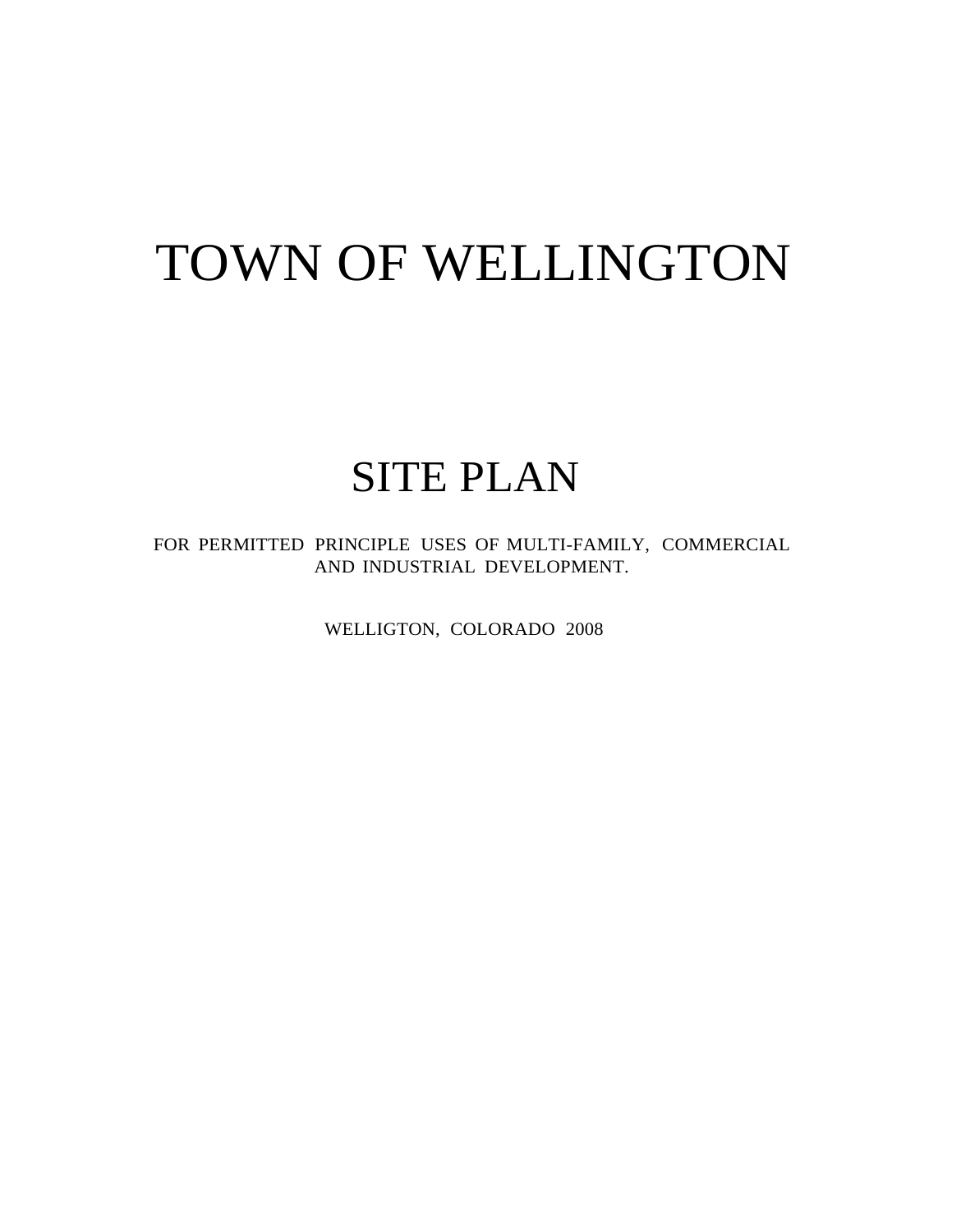## APPLICATION AND DECISION RECORD FOR

## A SITE PLAN

| 1              | Applicant's Name                                                                                                                                                |  |  |  |  |
|----------------|-----------------------------------------------------------------------------------------------------------------------------------------------------------------|--|--|--|--|
|                |                                                                                                                                                                 |  |  |  |  |
|                |                                                                                                                                                                 |  |  |  |  |
|                |                                                                                                                                                                 |  |  |  |  |
| $\overline{2}$ | Legal description of the property proposed for the land use change-                                                                                             |  |  |  |  |
| 3.             | Zoning District_____________                                                                                                                                    |  |  |  |  |
| 4.             | Traffic Study or Wavier Request                                                                                                                                 |  |  |  |  |
| 5              | Description in writing or graphics of how the proposed structure is consistent with town<br>standards                                                           |  |  |  |  |
| 6              | Final Landscape Plan                                                                                                                                            |  |  |  |  |
| 7              | Lighting Plan                                                                                                                                                   |  |  |  |  |
| 8.             | Provide an exterior elevation drawing of the propose structure(s) showing height and<br>describing the exterior materials [attach drawings as necessary]        |  |  |  |  |
| 9.             | Provide other information that the applicant believes will assist the Planning Commission in<br>making a fair decision. [attach additional sheets as necessary] |  |  |  |  |
|                | Signature of the Applicant.                                                                                                                                     |  |  |  |  |

Date \_\_\_\_\_\_\_\_\_\_\_\_\_\_\_\_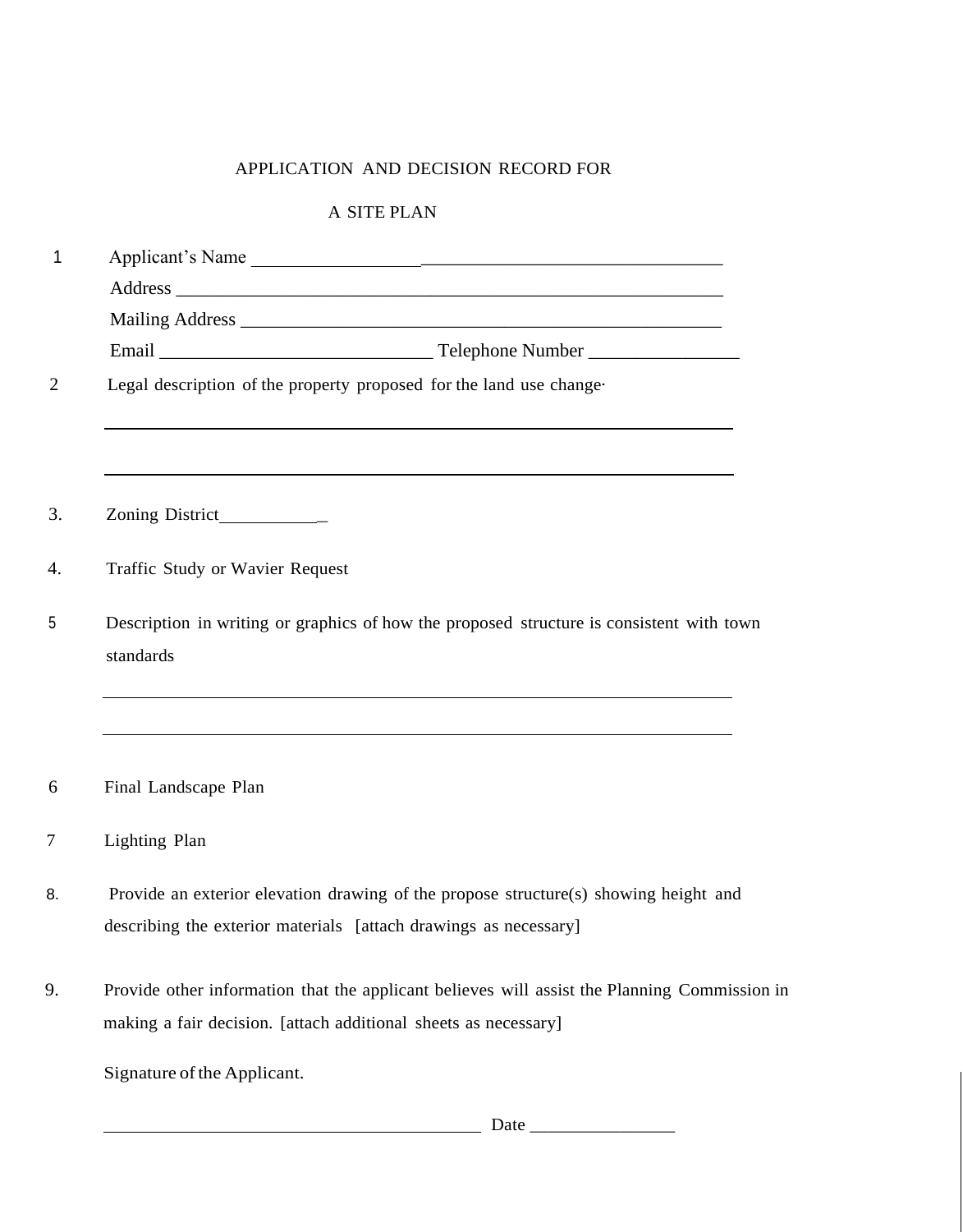### TOWNOFWELLINGTON

## Form D-5

## AGREEMENT

## FOR PAYMENT OF REVIEW EXPENSES

THIS AGREEMENT, made and entered into this \_\_day of \_\_\_\_\_\_\_\_\_\_\_\_\_\_, \_\_\_\_\_\_\_\_\_\_\_ by and between the TOWN OF WELLINGTON, COLORADO, a municipal Corporation, hereinafter referred to as 'the Town," and\_\_\_\_\_\_\_\_\_\_\_\_\_\_\_\_\_\_\_\_\_\_\_\_\_\_\_ hereinafter, referred to as 'the Applicant,"

## WITNESSETH:

WHEREAS, the Applicant is the owner of certain property situated in the County of Larimer, State of Colorado, and legally described asfollows, to-wit:

WHEREAS, the Applicant desires to develop said property and has made application to the Board of Trustees of the Town of Wellington for approval

\_\_\_\_\_\_\_\_\_\_\_\_\_\_\_\_\_\_\_\_\_\_\_\_\_\_\_\_\_\_\_\_\_\_\_\_\_\_\_\_\_\_\_\_\_\_\_\_\_\_\_\_\_\_\_\_\_\_\_\_\_\_\_\_\_\_\_\_\_\_\_\_\_\_\_\_\_\_\_\_\_\_\_; and

WHEREAS, the Parties hereto recognize that the land use fees as specified by the Municipal Code of the Town of Wellington may not be adequate to fully cover the Town's expenses in considering the referenced application, including, but not limited to, legal publications, engineering services, attorney fees, consultant fees, reproduction of material and public hearing expenses.

NOW, THEREFORE, in consideration of the premises and of the mutual promises and conditions hereinafter contained, it is hereby agreed as follows:

## 1. FULL AND SEPARATE ACCOUNTING OFREVIEW EXPENSES.

The Town will maintain separate accounts of all monies expended as a result of the review of the above referenced application. Statements of expenses incurred will be made available to the Applicant monthly throughout the time the application is being reviewed by the Town. Expenses charged to the applicant's account shall include, but shall not be limited to legal publications, engineering services, attorney fees, consultant fees, reproduction of material and public hearing expenses.

## 2. EXPENDITURE OF FEES PAID BY TIIE APPLICANT.

The Town shall expend the monies collected from the Applicant in the form of land use fees, in the payment of expenses incurred in the review of the Applicants request, including. hut ice limited to, fees charged to the Town for legal publications, engineering services, attorney services, consultant services,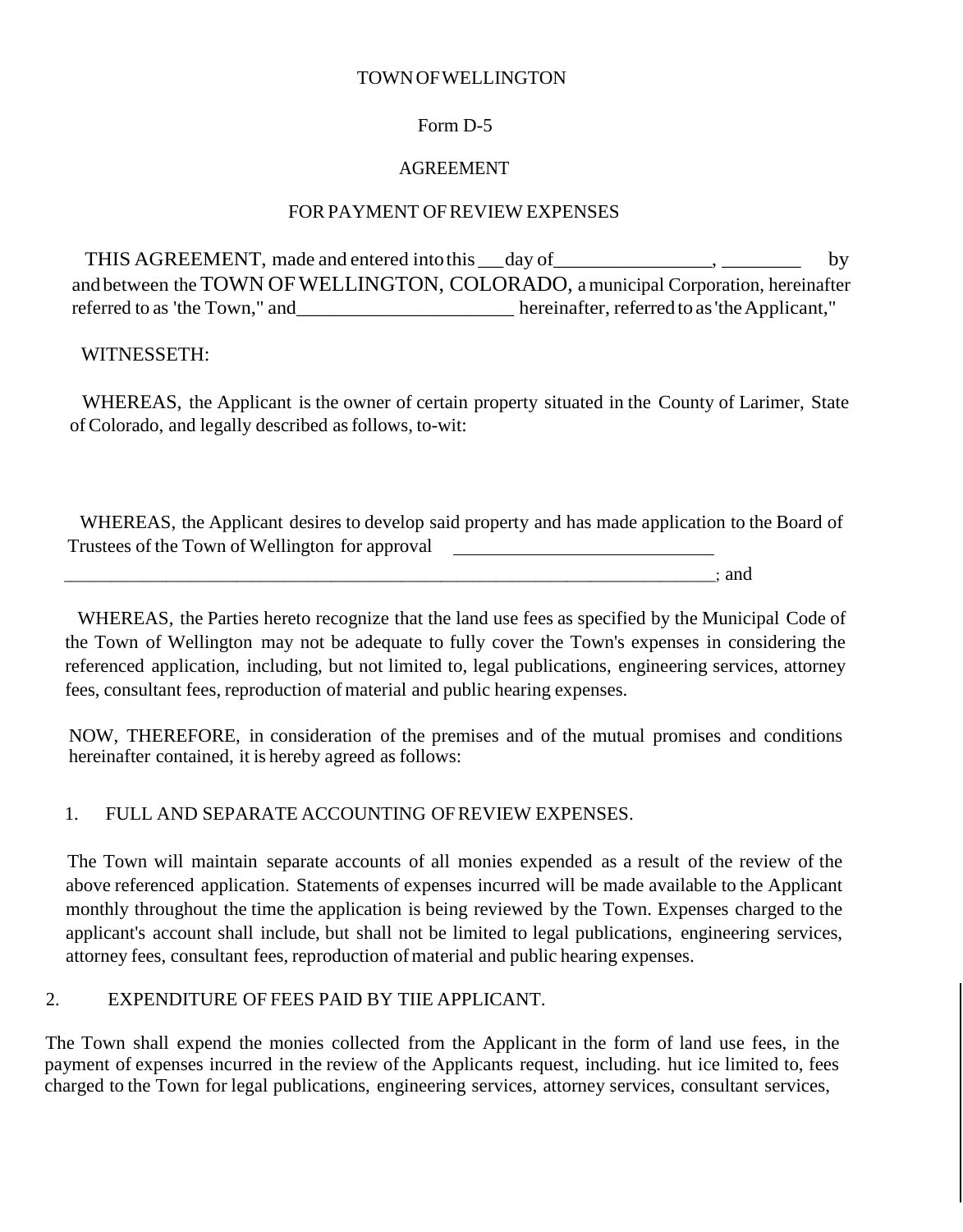reproduction of material and public hearing expenses. Only after all expenses incurred in the review of the Applicant's request have been paid, may these monies be used for other purposes as determined by the Town.

## 3 PAYMENT OFREVIEW COSTS BY THE APPLICANT.

In the event that the Town incurs expenses for the review of the Applicant's request greater than the monies collected from the Applicant in the form of land use fees, the Applicant shall reimburse the Town for the additional expenses. Said reimbursement shall be made within ten (10) days of the Town submitting an invoice for the expenses. Failure by the Applicant to pay within the specified time shall be cause for the Town to cease processing the application and/or deny approval of the application.

## 4. APPLICATION TERMINATION.

Except where the law or an agreement with the Town provides otherwise, the Applicant may terminate his application at any time by giving written notice to the Town. The Town shall immediately take all reasonable steps necessary to terminate the accrual of costs to the applicant. e.g. notify newspapers to cancel publications, etc. The Applicant will continue to be liable for all costs reasonably incurred by the Town prior to, and after, submitting a notice of termination.

## 5 COLLECTION OF FEES AND COSTS.

If the Applicant fails to pay the fees required herein when due, the Town may take those steps necessary and authorized by law to collect the fees due. The Town shall also be entitled to all court and attorney's fees, other costs incurred in collection and interest on the amount due at the rate of 18% per annum.

IN WITNESS WHEREOF, the Town and the Applicant have caused this Agreement to be duly executed on the day and year first above written.

THE APPLICANT

Signature -------------

TOWN OF WELLINGTON Signature TOWN OF WELLINGTON Signatur

ATTEST: Town Clerk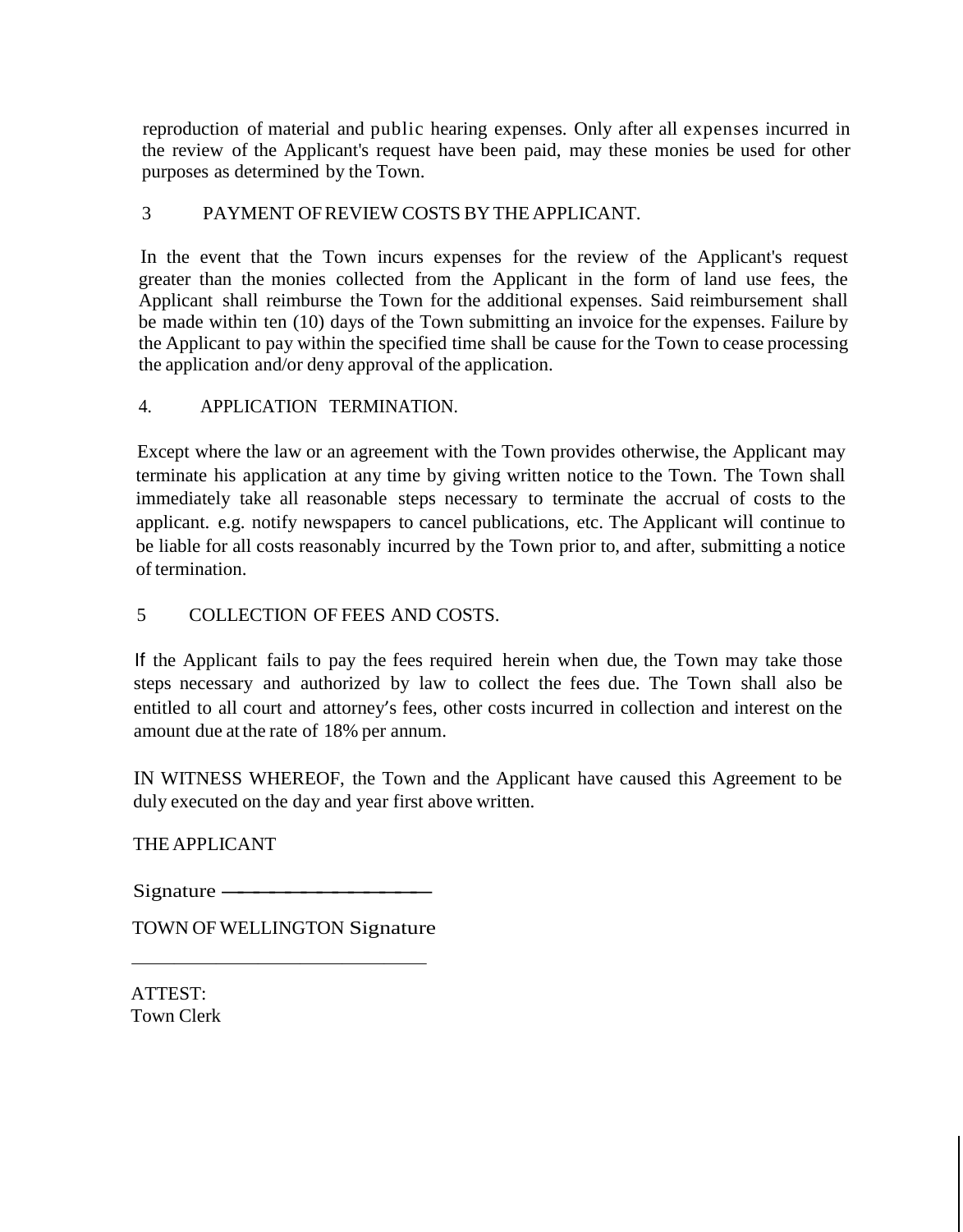#### Site Development Standards

Following are excerpts from Chapter 16 of the Wellington Municipal Code for design criteria applicable to multifamily, commercial or industrial development of an appropriately zoned lot(s) in a developed subdivision for use in developing a site plan submittal.

All requirements for the development of a specific site may not be included here, and the entirety of Chapters 16, 17and 18 of the Wellington Municipal Code should be reviewed to determine all applicable requirements.

Sec. 16-3-150. Parking.

The intent of the parking standards isto provide adequate parking for motor vehicles while minimizing the visual impact of parking lots and structures. (Ord. 11-2007 §1)

Sec. 16-3-160. Parking; general provisions.

(a) Adequate parking. In all zoning districts, off-street parking facilities for the storage of self-propelled motor vehicles for the use of occupants, employees and patrons of the buildings or structures hereafter erected, altered or extended shall be provided and maintained as prescribed.

(b) Surface. All parking and driveway areas and primary access to parking facilities shall be surfaced with asphalt, concrete or similar impervious materials.

(c) Integrate parking lots with surroundings. Parking lots shall not dominate the frontage of pedestrian-oriented streets, interfere with designated pedestrian routes or negatively impact surrounding neighborhoods. The pedestrian character of streets and buildings shall be maximized through continuity of buildings and landscape frontage.

(d) Landscaping. Parking lots shall be landscaped, screened and buffered.

(e) Share access. Where feasible, parking lots shall share access drives with adjacent property with similar land uses.

(f) Off-street parking design. Any off-street parking area, with the exception of driveways accessing a garage of a single-family residential unit, shall be designed so that vehicles may exit without backing onto a public street. Off-street parking areas shall be designed so that parked vehicles do not encroach upon or extend onto public rights-of-way or sidewalks, or strike against or damage any wall, vegetation, utility or other structure.

(g) Circulation area design. Circulation areas shall be designed to facilitate the safe movement of vehicles without posing a danger to pedestrians or impeding the function of the parking area.

(h) Lighting. All parking area lighting shall be full cutoff type fixtures. Any light used to illuminate parking areas or for any other purpose shall be so arranged as to reflect the light away from nearby residential properties and away from the vision of passing motorists. Lighting intensities shall conform to the Town's lighting standards.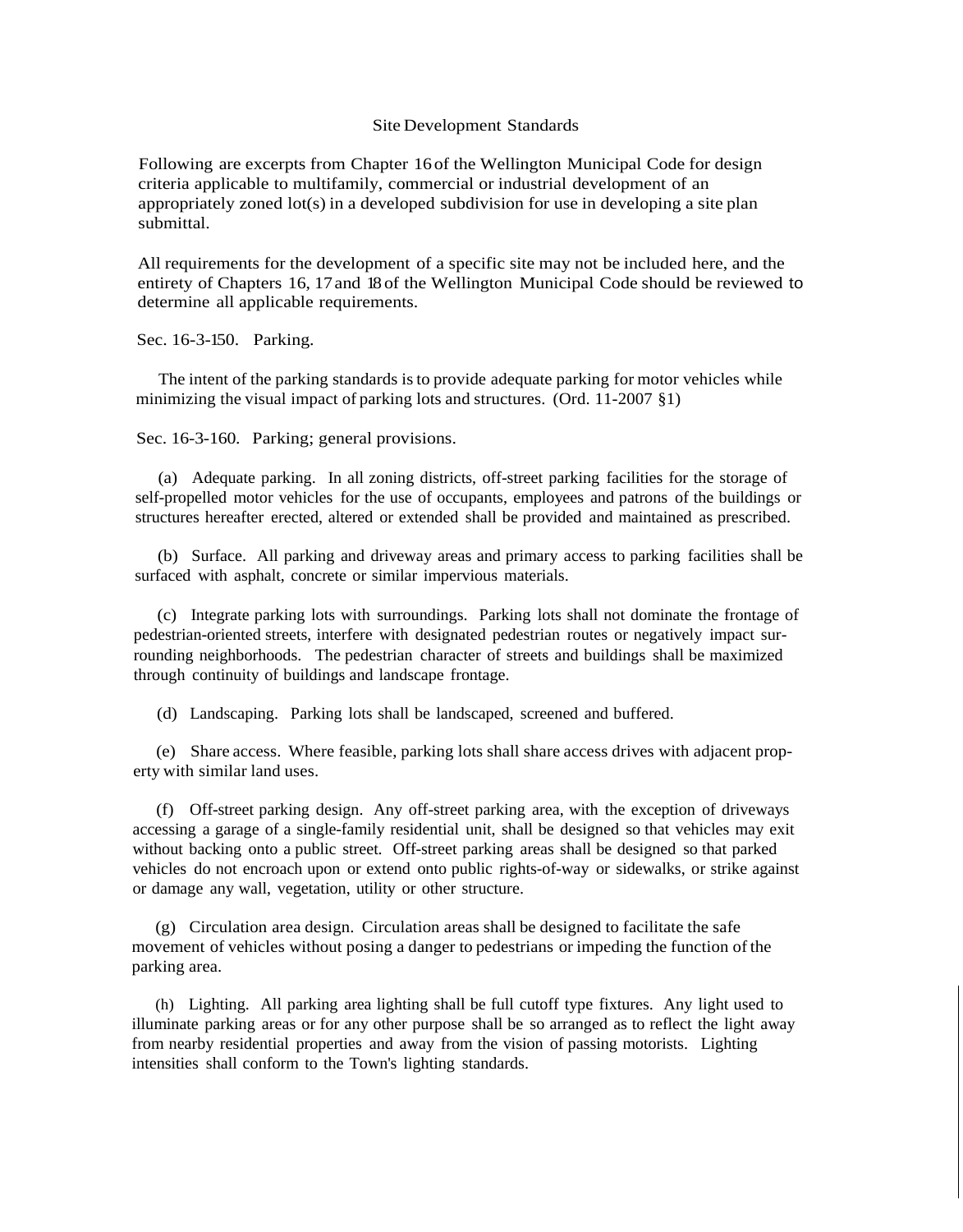(i) Shared off-street parking. When there are opportunities to support parking demand through shared off-street parking for compatible uses (such as a movie theater and an office building), a parking study and shared parking agreements shall be used to demonstrate the adequacy of the parking supply as a substitute for standard parking requirements.

G) Cleveland Avenue parking. For all new commercial uses located on Cleveland Avenue bounded by Sixth Street on the east, the alley between Cleveland and Harrison Avenues on the north or a projection of said easements east and west of those points, First Street on the west, and the alley between Cleveland and McKinley Avenues on the south or a projection of said easement east and west of those points, parking shall be required from the east property line to the west property line along the rear setback. The rear setback shall be a minimum of twenty-five (25) feet. (Ord. 11-2007 §1)

#### **Sec. 16-3-170. Paved off-street parking requirements.**

| U <sub>se</sub>           | Required Parking (must be outside rights-of-way)                         |  |  |  |
|---------------------------|--------------------------------------------------------------------------|--|--|--|
| . Single-family detached  | 2 spaces per unit                                                        |  |  |  |
| 2. Townhouse and duplex   | 1 space per bedroom, up to 2 per unit                                    |  |  |  |
| 3. Multi-family dwellings | 1 space per bedroom, up to 2 per unit                                    |  |  |  |
| 4. Accessory dwellings    | 1 space per bedroom, up to 2 per unit                                    |  |  |  |
| 5. Hotels/motels          | 1 space per guest room plus 1 space per 500 square feet of common area*  |  |  |  |
| 6. Office/business uses   | 1 space for every 300 square feet of gross floor area*                   |  |  |  |
| 7. Restaurant             | 1 space for every 1 00 square feet of gross floor area                   |  |  |  |
| 8. Retail                 | 1 space for every 200 square feet of gross floor area*                   |  |  |  |
| 9. Health club            | 1 space for every 100 square feet of gross floor area*                   |  |  |  |
| 10. Schools               | 1 space per 3.5 seats in assembly rooms plus 1 per faculty member        |  |  |  |
| 11. Warehouse             | 1 space for every 100 square feet of gross floor area*                   |  |  |  |
| 12 Institutional/Churches | 1 space for every 6 seats                                                |  |  |  |
| 13. Industry              | 1 space each for the maximum number of employees present at any one time |  |  |  |

Paved off-street parking shall be provided according to the minimum requirements as specified below:

\* Off-street parking for commerc1al uses shall be sufficient to provide parking for employees of all proposed uses, as well as long-term customer parking. Spaces reserved for employees shall be designated as such by means of striping and signage.

(Ord. 11-2007 §1)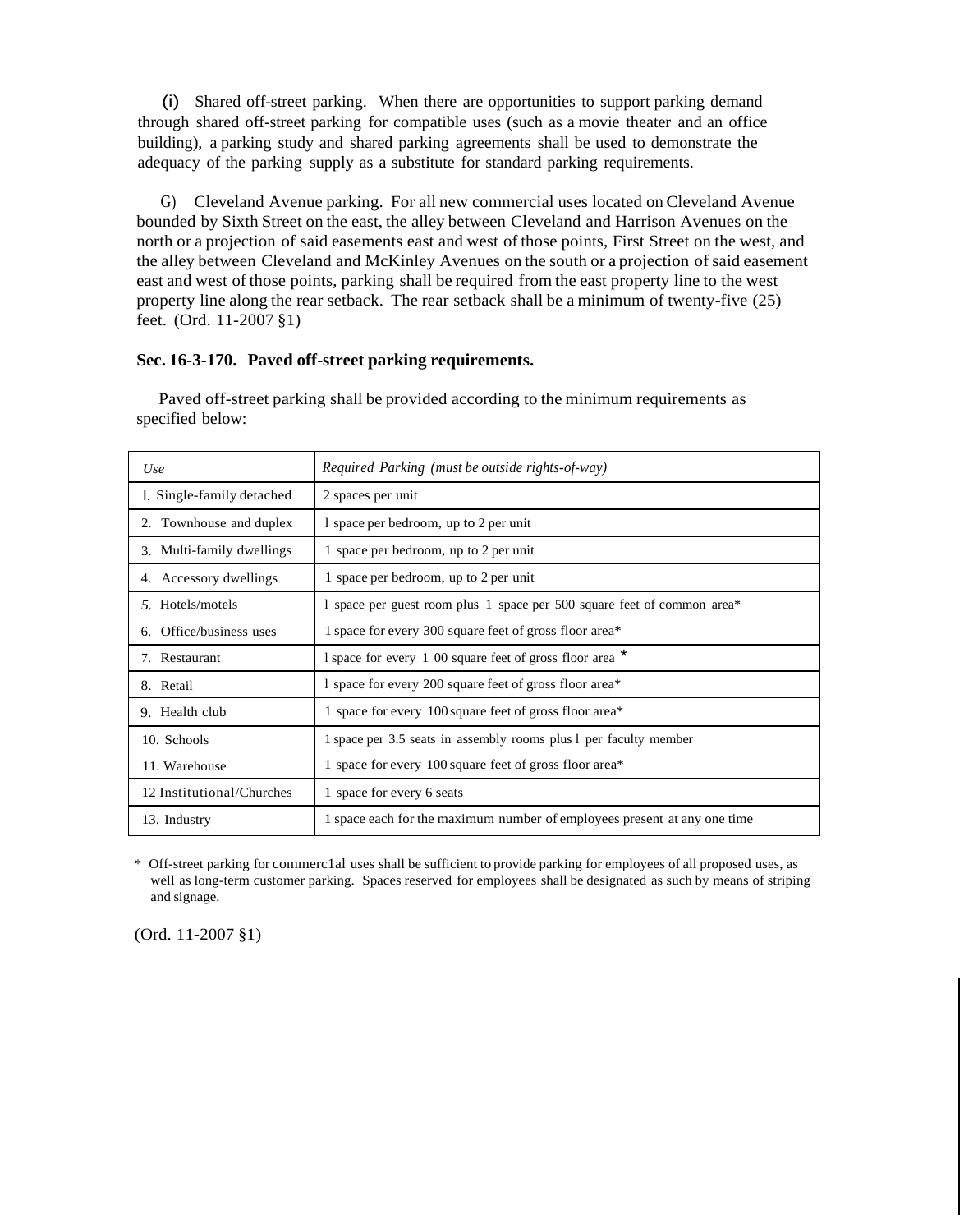#### **Sec. 16-3-180. Location of spaces.**

(a) Off-street parking facilities for residential uses shall be provided and located on the same lot as the building they are intended to serve. Except within a garage or in conjunction with an approved affordable housing project, tandem parking is not allowed to meet required off-street parking requirements.

(b) The location of required off-street parking facilities for other than residential uses shall be within seven hundred (700) feet of the building they are intended to serve when measured from the nearest point of the building or structure. (Ord. 11-2007 §1)

#### **Sec. 16-3-190. Handicap parking spaces.**

(a) Handicap parking spaces shall be required for all office, business, industrial, institutional and multi-family uses.(b)

 Handicap parking spaces shall be designated as being for the handicapped with painted symbols and standard identification signs.

(c) Handicap parking spaces shall be located as close as possible to the nearest accessible building entrance.

*Total parking spaces in lot Minimum required number of handicap parking spaces 1*—25 *1 26—50 2 51—75 3 76—100 4 101—150 5 151—200 6 201—300 7 301—400 8 401—500 9 501—1,000 2% of total 1,000 and over 20 plus 1 for every 100 over 1,000* 

(d) Number of handicap parking spaces:

For every eight (8) handicap parking spaces, there must be at least one (1) van-accessible space. If there are less than eight (8) handicap parking spaces, one (1) space must be vanaccessible. (Ord. 11-2007 §1)

#### **Sec. 16-3-200. Handicap parking space dimensions.**

(a) Handicap parking spaces must be eight (8) feet by eighteen (18) feet with a five-footwide access aisle.

(b) Van-accessible handicap parking spaces must be eight (8) feet by eighteen (18) feet with an eight-foot-wide access aisle.

(c) Handicap parking spaces that are parallel to a pedestrian walk which is handicap accessible may have the same dimensions as those for standard vehicles. (Ord. 11-2007 §1)

#### **Sec. 16-3-210. Parking stall dimensions.**

Parking stalls for automobiles shall meet the following standards. All dimensions represent the minimum requirement for any required parking space.

| <b>Parking Stall Dimensions</b> |                       |                         |                       |                       |                      |  |  |  |
|---------------------------------|-----------------------|-------------------------|-----------------------|-----------------------|----------------------|--|--|--|
| Parking<br>angle<br>(A)         | Stall<br>width<br>(B) | Stall to<br>curb<br>(C) | Aisle<br>width<br>(D) | Curb<br>length<br>(E) | Over-<br>hang<br>(F) |  |  |  |
| $45^\circ$                      | 10 ft.                | $21 \text{ ft.}$        | 13 ft.                | 14'4''                | 1'5''                |  |  |  |
| $60^{\circ}$                    | 10 ft.                | $21 \text{ ft.}$        | $13 \text{ ft.}$      | 11'6''                | 1'8''                |  |  |  |
| $90^o$                          | 10 ft.                | $20$ ft.                | 24 ft.                | 10 ft.                | 2 ft.                |  |  |  |
| $O^o$<br>(parallel)             | 9 ft.                 | 9 ft.                   | $20 \text{ ft.}$      | 24 ft.                | $\theta$ ft.         |  |  |  |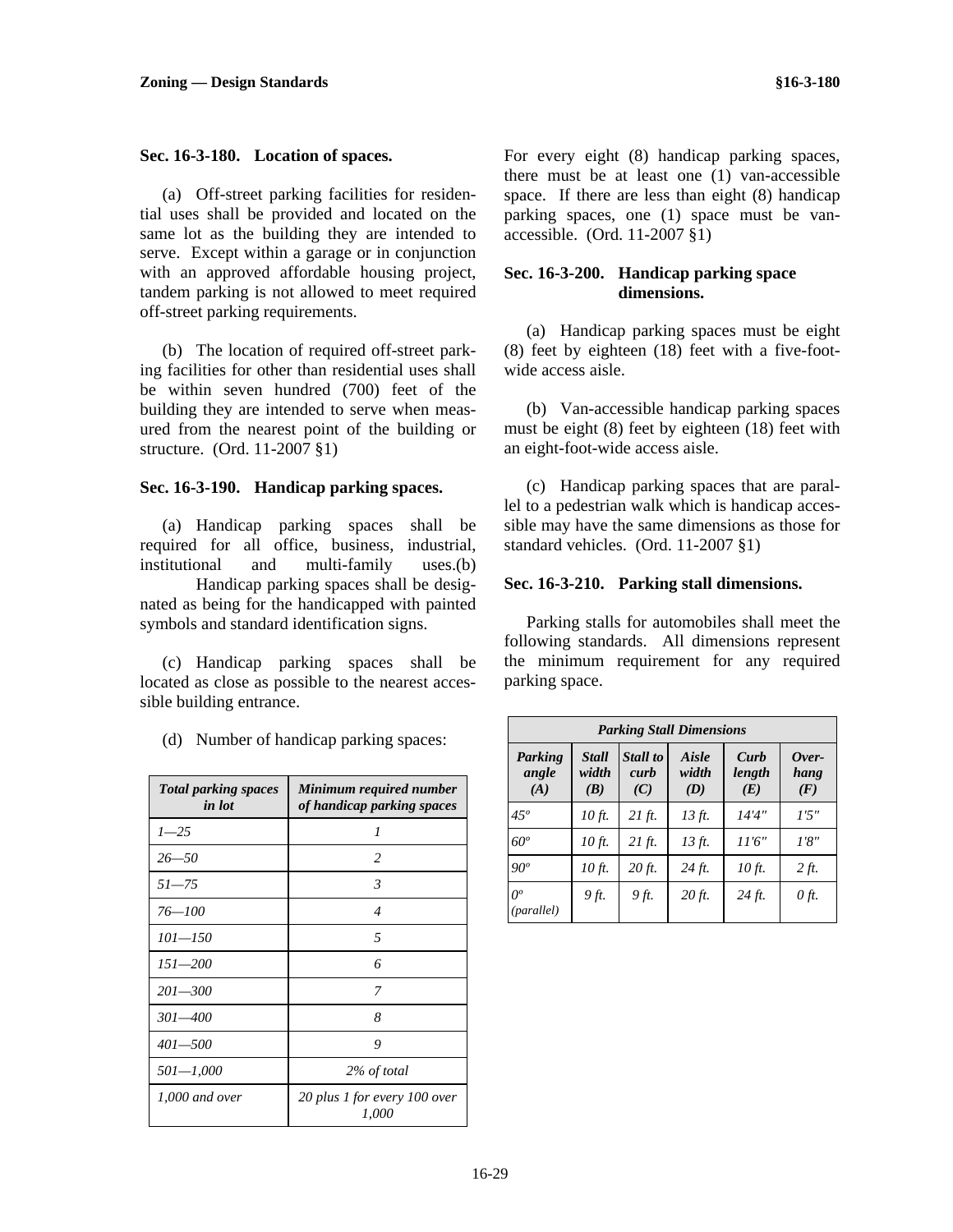

(Ord. 11-2007 §1)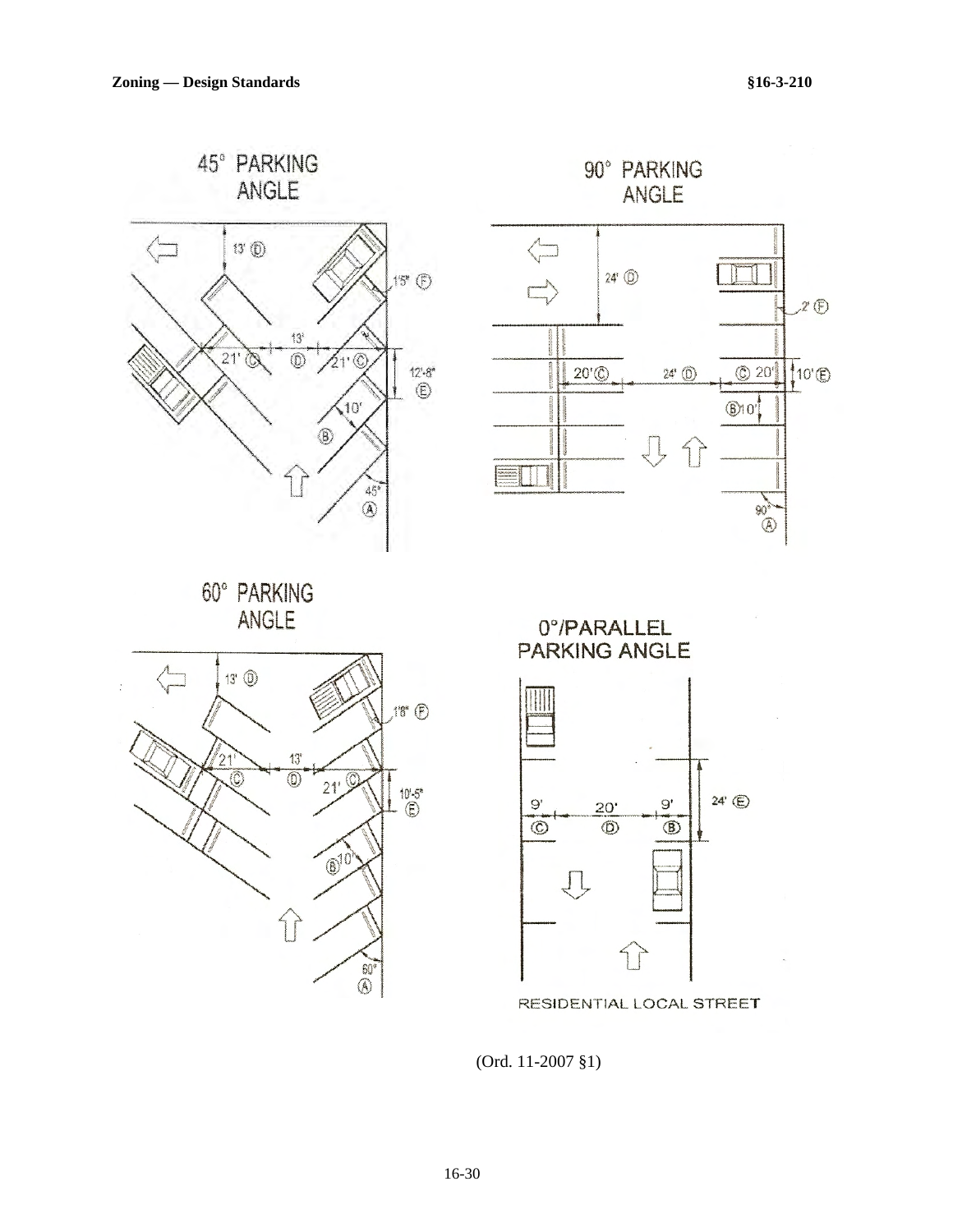Sec. 16-3-220. Bicycle parking spaces.

Commercial, industrial, civic, employment, multi-family and recreational uses shall provide bicycle facilities as follows:

(I) A minimum number of bicycle parking spaces shall be provided, equal in number to two percent (2%) of the total number of automobile parking spaces provided by the development, but not less than one (1) space.

(2) For convenience and security, bicycle parking facilities shall be located near building entrances.

(3) Within the Downtown Zone, however, a grouping of spaces may be utilized as directed by the Town. (Ord. 11-2007 §1)

Sec. 16-3-330. Landscape design.

The intent of the landscape design criteria isto preserve the Town's special character and integrate and enhance new development by promoting quality landscape design that:

- (1) Reinforces the identity of the community and each neighborhood;
- (2) Subject to water conservation practices, provides tree-lined streets in urban areas;
- (3) Anchors new buildings in the landscape;
- (4) Subject to water conservation practices, provides tree canopies within paved areas; and

(5) ls environmentally sensitive by preserving existing trees, using water conservation techniques, planting native species (when appropriate) and enhances valuable habitat. (Ord. 11-2007 §1)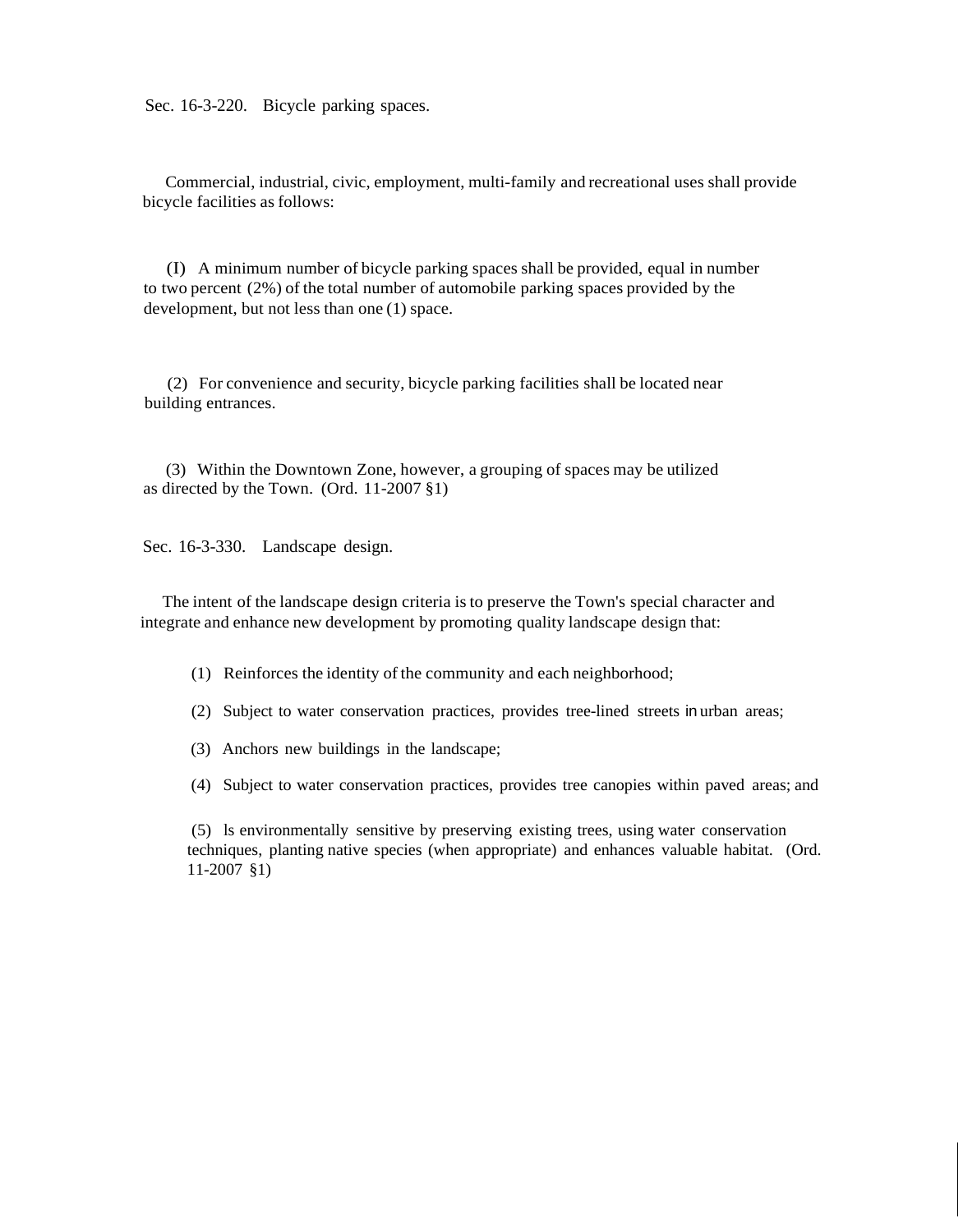#### **Sec. 16-3-340. Landscaping; general provisions.**

All land development applications shall be accompanied by an appropriate landscape plan. Building permit applications for individual single-family residences will not require landscape plans. However, all landscaping within the community shall comply with the intent of these regulations.

(2) Site landscape design. Landscape improvements shall be an integral part of the overall site design for each property. Landscape improvements shall be designed to complement and enhance the character of neighborhoods and shall follow these guidelines:

a. Landscaped areas shall be configured to maximize their interconnectivity within the site, to natural areas and to landscaped areas in adjacent developments. Small, isolated islands of landscaping should be avoided except as required in parking lots and for screening along roadways.

b. Landscape improvements in all developments shall be consistent with the character of the proposed development and the surrounding area to reinforce neighborhood identity.

c. Landscape design shall enhance natural features, drainage ways and environmental resources.

d. All landscape improvements shall be designed for mature landscapes and shall provide appropriate visibility for cars and pedestrians.

e. The elements of gateway, path and destination shall be incorporated into the design of landscapes. *Gateways* are entries that provide transitions from one (1) space to another. *Pathways* arc routes that lead to a destination. *Destinations* are focal points that can include anything from a garden bench at the end of a path to a civic building at the end of a street.

f. Landscaping shall be no more than thirty (30) inches high when located in a sight distance triangle.

(3) Environmental considerations.

a. Landscapes shall use the following xeriscape design principles to facilitate water conservation:

1. Well-planned planting schemes;

2. Appropriate turf selection to minimize the use of bluegrass;

3. Use of mulch to maintain soil moisture and reduce evaporation;

4. Zoning of plant materials according to their microclimatic needs and water requirements;

5. Improving the soil with organic matter, if needed;

6. Efficient irrigation systems; and

7. Proper maintenance and irrigation schedules.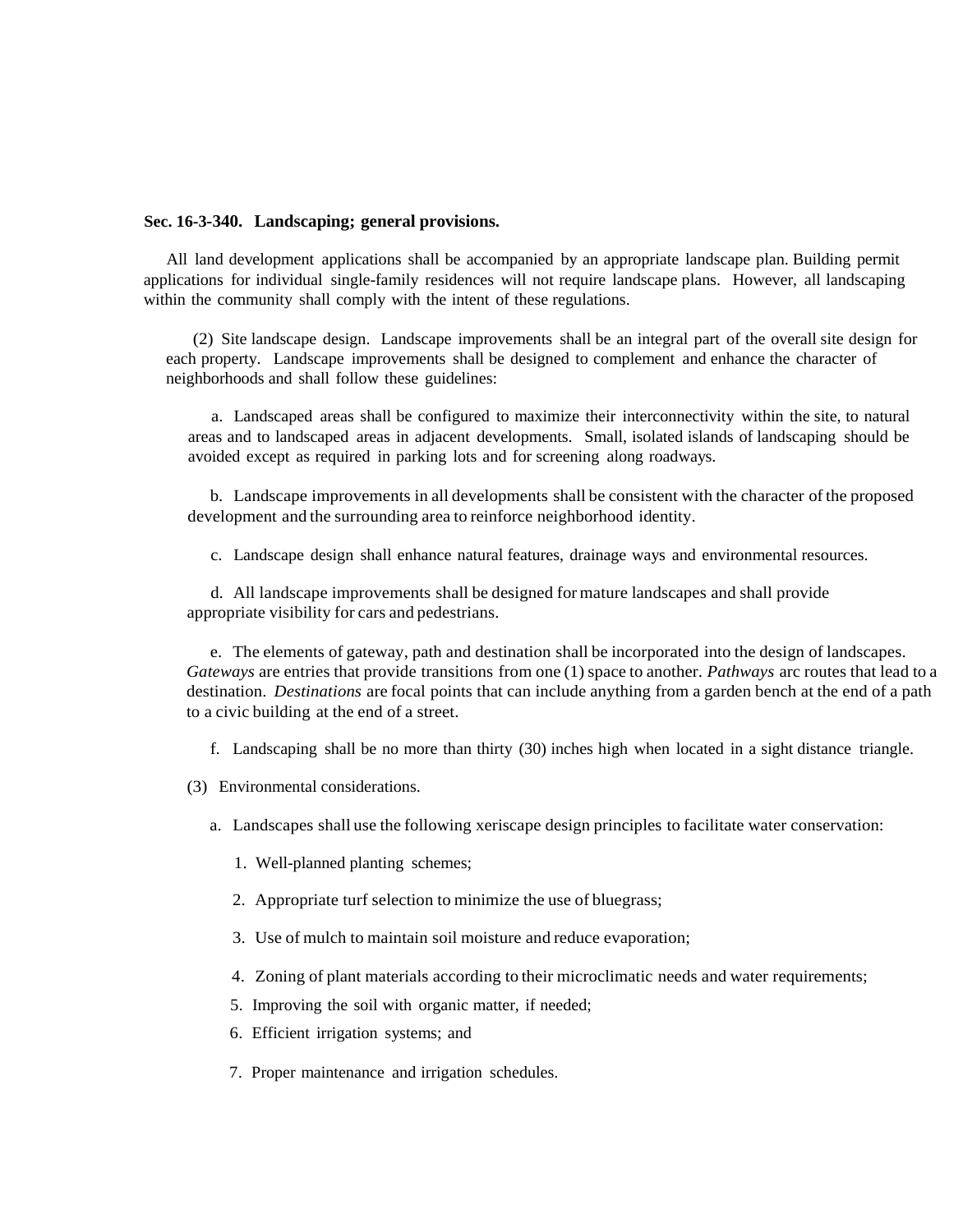b. All landscapes shall strive to maximize the use of native species. Where native material is not appropriate for the intended use or appearance, plant species that are regionally adapted and noninvasive should be emphasized.

c. Landscapes shall consist of a variety of species to enhance biodiversity. No one (1) species may make up more than twenty-five percent (25%) of the total nongrass plant materials on one (1) site.

d. Buildings and parking areas shall be located to preserve and promote the health of existing trees, environmental resources and natural drainage ways. No healthy tree shall be removed without good cause. This requirement is not intended to prevent the removal of unhealthy trees in conjunction with site development.

e. Trees shall be located to provide summer shade and limit winter shade on walks and streets.

f. All areas disturbed by construction shall be reseeded to prevent erosion. Native, noninvasive grasses shall be used for revegetation where practical. Weed control is the responsibility of the landowner on all reseeded areas.

(4) New buildings and paved areas. Development shall be designed so asto anchor structures in the landscape through the use of trees, shrubs and ground cover. The size and intensity of plantings shall be appropriate to the size and context of the improvements. Development shall be designed so asto:

a. Integrate adjacent land uses of different intensities through a combination of berming, plantings and fencing. Use opaque screening only when necessary to mitigate the impact of noise, light, unattractive aesthetics and traffic. A fence shall not be the only screening material used.

b. Use landscaping to provide a transition from developed, managed landscape to more natural vegetation.

c. Provide a tree canopy by installing shade trees within and adjacent to paved areas.

(5) Plant materials.

a. Subject to water conservation practices approved by the Board of Trustees, minimum planting sizes on all required landscaping shall be two-inch caliper deciduous trees, one-and-one-half-inch caliper ornamental trees, six-foot-tall evergreen trees and fivegallon shrubs.

b. Required plant materials shall be grown in a recognized nursery in accordance with proper horticultural practice. Plants shall be healthy, well-branched, vigorous stock with a growth habit normal to the species and variety and free of diseases, insects and injuries.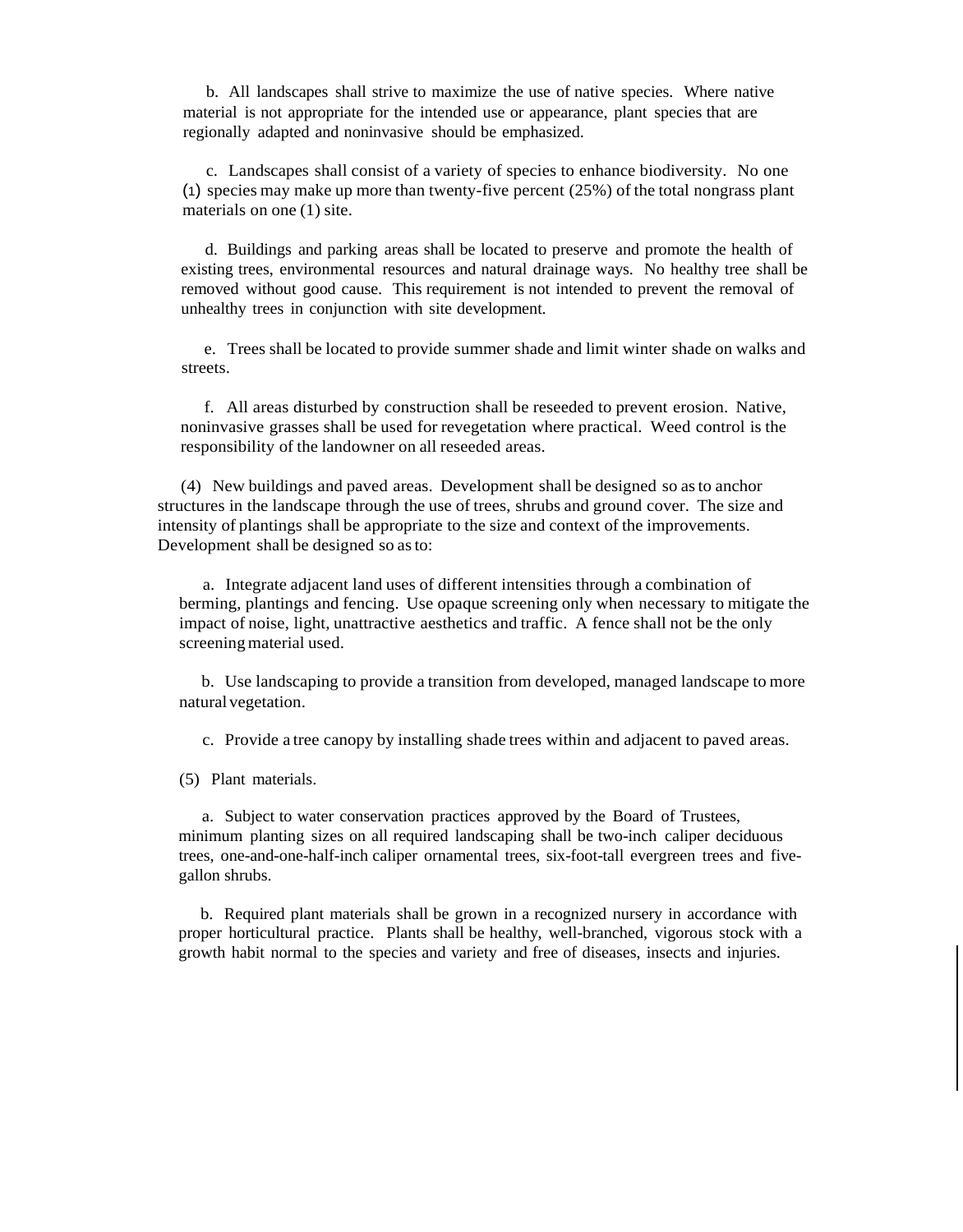c. All plants shall conform to standards for measurements, grading, branching, quality, ball and burlapping as stated in the American Standard for Nursery Stock, 1990 Edition, American Association of Nurserymen, Inc. (AAN-ASNS) and the Colorado Nursery Act of 1965 (CNA).

(6) Irrigation. All required landscaping shall be irrigated as required for plant establishment and maintenance. Irrigation shall be appropriate to the type and scope of the improvements.

a. Use of nontreated water for irrigation is encouraged if a permanent, suitable supply is available.

b. Required landscaping in urban developments shall be irrigated with a permanent irrigation system.

c. Temporary irrigation may be used to establish native grasses and vegetation.

(7) Guarantee of installation. Required landscape improvements shall be installed prior to issuance of a certificate of occupancy (CO) for all structures. If weather conditions prevent installation, the developer shall post a financial guarantee for the improvements. This guarantee shall be released upon completion of the installation of the landscaping.

(8) Maintenance. In order to provide for the ongoing health and appearance of landscape improvements, all landscaping shall be maintained and replaced by the landowner or occupant as necessary. All property owners or occupants shall be responsible for maintenance of landscaping within the portion of the public right-of-way between the back of the curb or street pavement and the adjacent property, unless the Town has specifically agreed in a development agreement to take over maintenance. (Ord. 11-2007 §1)

(e) Business/commercial and industrial development landscaping standards.

(1) Landscape improvements shall be designed to enhance the overall appearance of the development and integrate the project with adjacent land uses and into the surrounding neighborhood. All improvements shall consider the people who will use the site, travel through or by the site and adjacent land uses. With the exception of properties within the Downtown (D) Zone, a minimum of twenty percent (20%) of the site (gross) shall be landscaped area, outside of street rights-of-way, building footprints or hard surfaced or landscaped areas used as parking lots and driveways.

(2) Development of commercial or industrial properties shall:

a. Site trees. Subject to water conservation practices, provide a minimum of one (1) tree per one thousand (1 ,000) square feet of landscaped area, distributed on the site.

b. Shrubs. Provide a minimum of one (1) shrub per one hundred fifty (150) square feet of landscaped area. Group shrubs and distribute throughout the site. With approval from the Board of Trustees, trees may be substituted for up to one-half *(*1/2*)* of the required shrubs at the rate of one (1) tree for ten (10) shrubs.

c. Sod. Establish irrigated grass turf maintained to appropriate standards for active recreation in areasthat will function for active recreation. Where appropriate, use native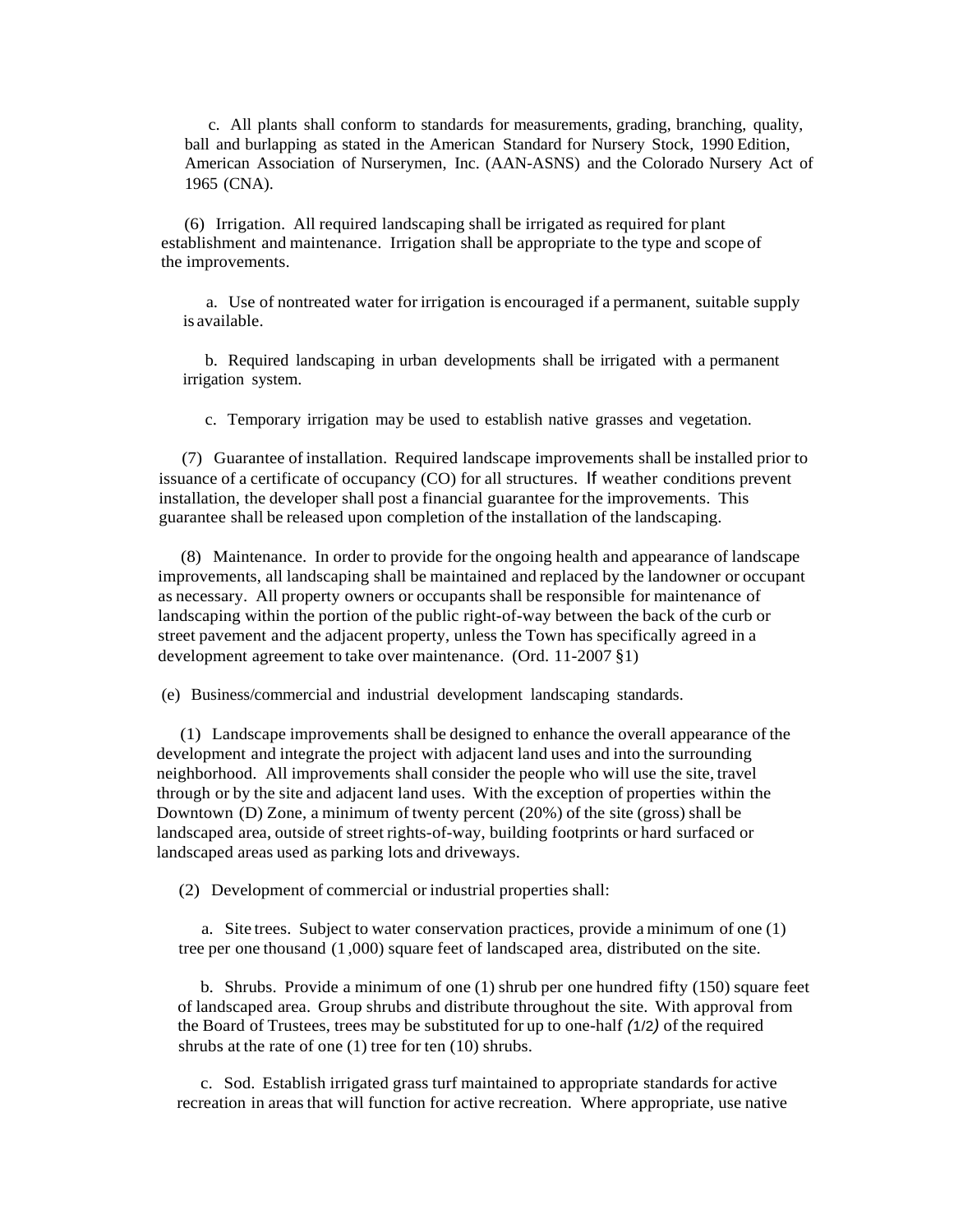grass for areas that will not function as active recreation areas. Native grass must be weedfree and maintained at a maximum height of eight (8) inches. There shall be a minimum of seventy-five percent (75%) live materials between the building and the street unless approved by the Board of Trustees.

d. Landscape setback to parking lots. Establish a setback thirty (30) feet from arterials or twenty-five (25) feet from other streets. The purpose of the setback is to provide a buffer between street parking areas. This setback may be reduced to fifteen (15) feet if used in combination with a three-foot to four-foot masonry or stone decorative wall. Signage may be included in this setback.

e. Screen loading areas. Create screened loading areas (including areas for vehicles being loaded) and service and storage areas which, using acceptable materials, screen areas visible from the public right-of-way or adjacent property with an opaque screen that is an integral part of the building architecture or by landscaping. Chain link fencing with slats, tires or used building materials are not acceptable screening materials.

f. Compatibility. Integrate activities on the subject property with adjacent land uses by utilizing a combination of landscaping, building orientation and appropriate architectural elements.

(3) The building owner or occupant shall maintain the yard and landscaping within the adjacent road right-of-way.

(f) Parking lot landscaping standards. Parking lot landscaping is intended to break up large expanses of pavement, create shade, buffer views of parking lots from adjacent streets and development and enhance the overall appearance of each project.

(1) Applicability. All parking lots with ten (10) spaces or more shall be subject to the following requirements.

(2) The developer or assignees shall provide:

a. Site trees. Subject to water conservation practices, a minimum of one (I) tree per twenty (20) parking spaces. Trees shall be grouped together in islands which are a minimum of ten (10) feet wide. Landscaping shall be used to break up large expanses of pavement and to create a canopy for summer shade.

b. Shrubs. A minimum of one (1) shrub per one hundred fifty (150) square feet of landscaped area, with group plantings in landscape islands.

c. Ground cover. Limited areas of irrigated sod. Grass is discouraged in areas less than ten (10) feet wide and grass buffers (native grass where possible) around the lot perimeter to filter runoff and improve water quality is encouraged.

d. Parking setback. Landscape setbacks for parking areasthirty (30) feet from arterials or twenty-five (25) feet from other streets. The purpose of the setback isto provide a buffer between the street and parking areas and to screen the parking from the street. Th1s setback may be reduced to fifteen (15) feet if used in combination with a three-foot to fourfoot articulated masonry or stone decorative wall with trees and shrubs on both the street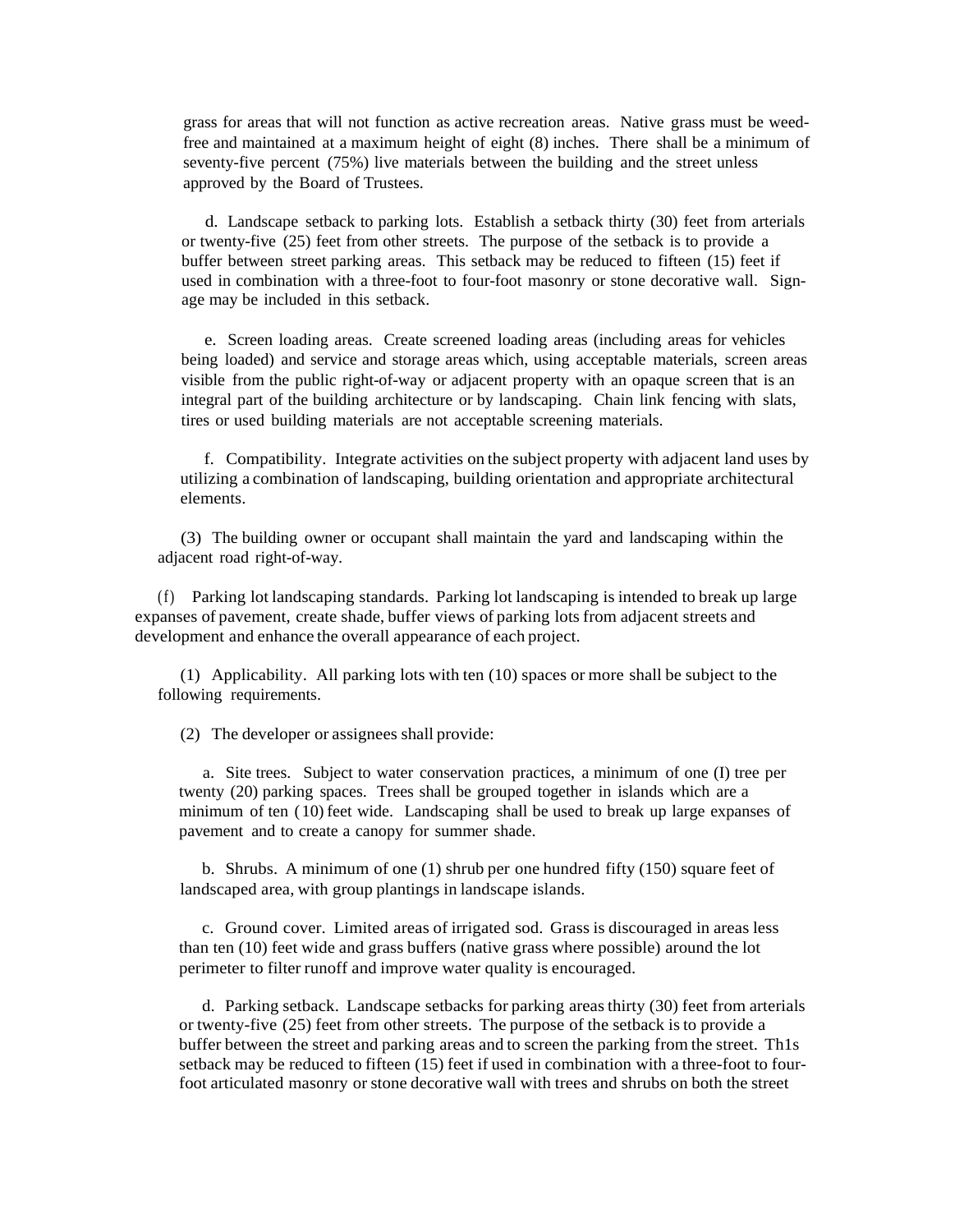and parking lot sides of the wall to soften its appearance. Signage may be included in this setback.

e. Provide a mechanism for long-term maintenance of landscaping. All landscaping within and adjacent to parking lots shall be owned and maintained by the landowner or occupant.

(g) Landscape covenant. The Town may require that an owner requesting development approvals shall provide a mechanism for ensuring that landscape improvements will be maintained in order to ensure the continued upkeep of the property. (Ord.  $11{\text -}2007 \text{ }\text{\&}1$ )

#### Sec. **16-3-360. Storm drainage facilities.**

(a) Intent. Stormwater facilities shall be installed to serve a development to promote innovative and effective land and water management techniques that protect and enhance water quality.

(b) Stormdrainage; general provisions.

(I) Storm drainage improvements shall be constructed to serve development and landscaping associated with storm drainage facilities shall be integrated into the overall design of the project.

(2) Landscaping installed to address storm drainage shall enhance the overall appearance of the project, prevent erosion and improve water quality of stormwater runoff whenever possible.

(3) Storm drainage facilities may function as open space for active recreation, trail corridors or habitat enhancement areas if they are designed appropriately and approved by the Board of Trustees.

(4) The use of planting strips and shallow, landscaped depressions in parking lots and along roads is encouraged to help trap and remove pollutants from stormwater runoff.

(c) Applicability. All storm drainage facilities shall be appropriately landscaped.

(d) Minimum requirements. Minimum storm drainage improvements shall be constructed such that:

(1) All facilities shall be seeded to grass appropriate to the function of the area. Areas to be used for active recreation shall be seeded to a turf-type grass and irrigated with a permanent irrigation system. Areas to be maintained for habitat enhancement shall be seeded to native grasses and wildflowers. Development shall establish complete, weed-free grass areas. Trail corridors may be seeded to native grasses if appropriately integrated with adjacent improvements.

(2) The maximum side slope of drainage facilities shall be no more than 4: 1 and the minimum slope at the bottom of a drainage facility shall be no more than one-half percent (0.5%).

(3) Landscape improvements shall be designed to enhance the function of the facility. Subject to water conservation policies, areas designed for recreation shall include clusters of trees to provide shade, located so they do not impair the function of the facility.

(4) Habitat and water quality enhancement, including wetland plantings in low wet areas, is encouraged.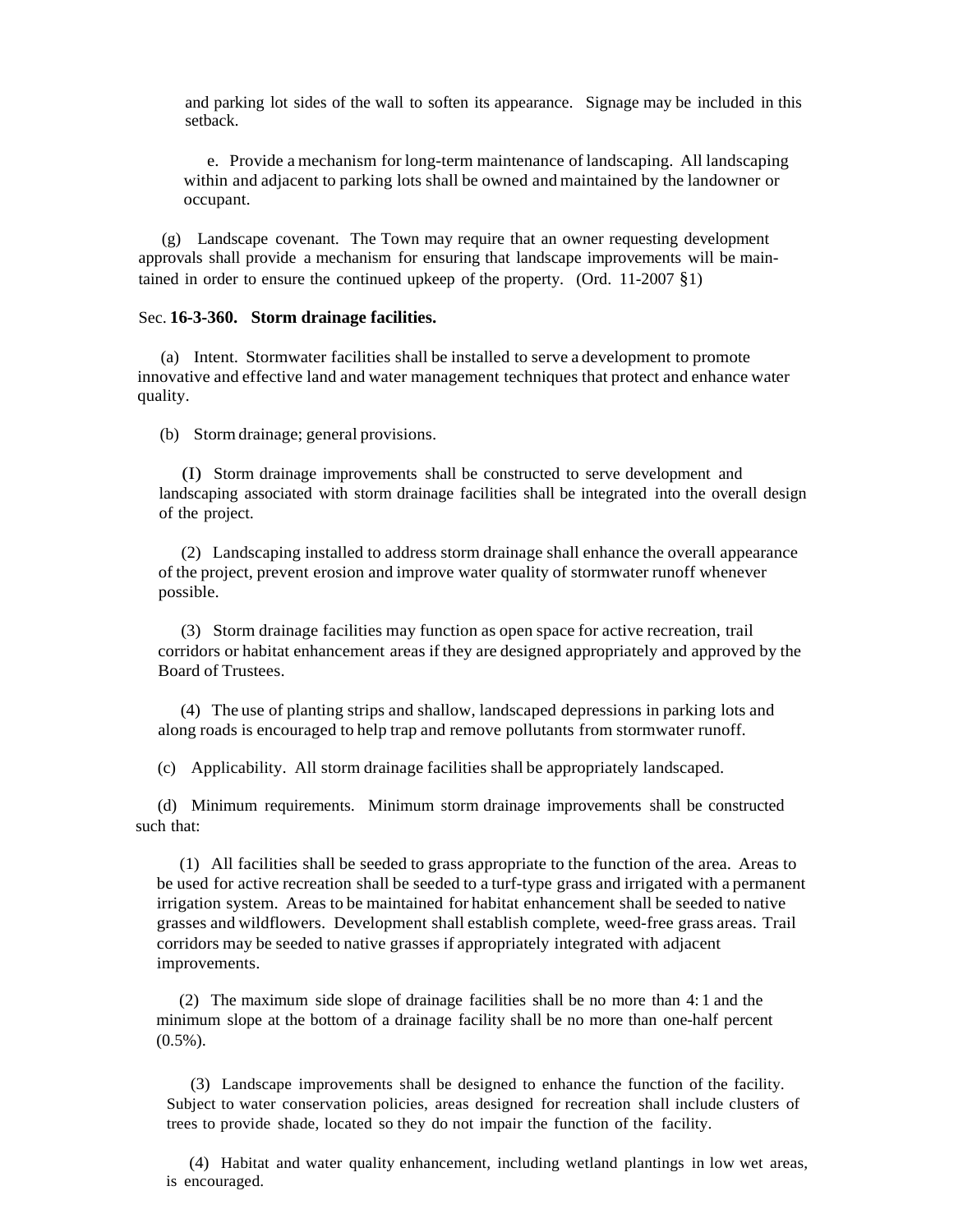(e) Ownership and maintenance. Easements for drainage facilities shall be dedicated to the Town but not accepted for maintenance and shall be maintained by the landowner or occupant unless otherwise approved by the Board of Trustees. (Ord. 11-2007 §1)

#### **Sec. 16-3-370. Submittal standards for landscape plans.**

All land development applications will be accompanied by a landscape plan. (Ord. 11-2007 §1)

#### **Sec. 16-3-380. Prohibited plant materials list.**

The following trees are prohibited in the Town:

(1) Russian olive (an invasive species that threatens native trees in riparian ecosystems).

(2) Lombardy poplar (susceptible to canker-forming fungi for which there are no available controls).

(3) Siberian elm (can dominate native vegetation, especially in disturbed areas; is weakwooded and subject to continuous dieback when large; can be devastated by the elm leaf beetle).

(4) Boxelder maple (primary host plant of the boxelder bug).

(5) Cotton-bearing cottonwood. The Board of Trustees will consider cotton-bearing cottonwood areas on a case-by-case basis for restoration projects along riparian corridors. (Often considered a public nuisance.) (Ord. 11-2007 §1)

#### **Sec. 16-3-390. Buffering and screening techniques.**

Properties shall be buffered and screened from adjoining areas with the goal of integrating adjacent land uses and providing seamless transitions from one (1) use to another through the use of building orientation and access, landscaping and appropriate architectural elements. (Ord. 11- 2007 §1)

#### **Sec. 16-3-400. Buffering; general provisions.**

(a) Buffering shall be provided between uses and by new users, with special consideration given to adjacent land uses of different intensities. Uses shall be required to ensure that the transition from one (1) use to another is attractive, functional and minimizes conflicts between the current and planned uses.

(b) Uses shall be required to demonstrate compatibility. This can be accomplished through the effective use of shared access and parking, appropriate building orientation and setbacks,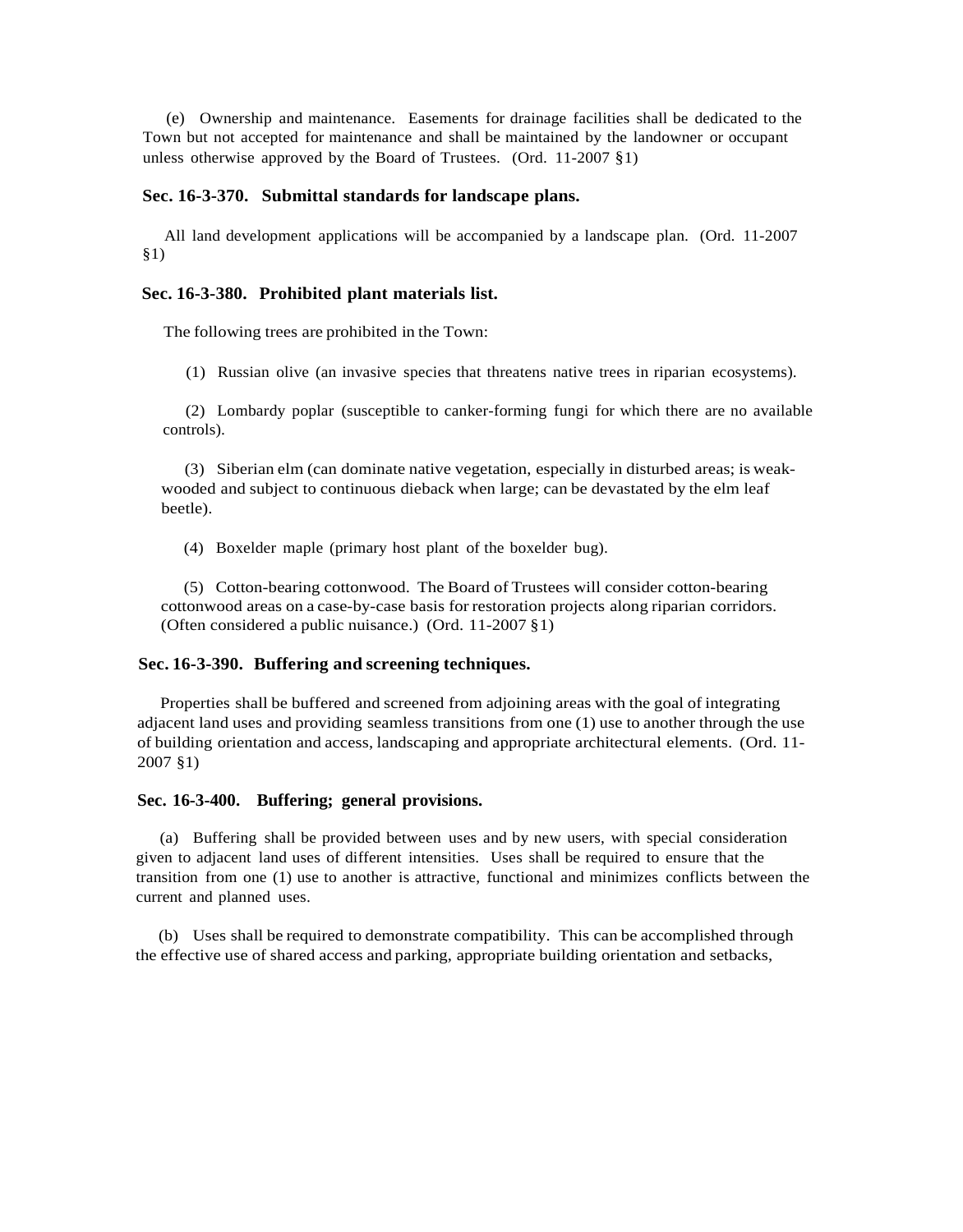landscaping, architectural treatment and limited use of fencing and screening walls. Special consideration shall be given to the impact of aesthetics, noise, lighting and traffic.

(c) Under no circumstances shall a fence be the only screening material used as a buffer between land uses. (Ord. 11-2007 §1)

#### **Sec. 16-3-410. Location and screening of required loading and service areas.**

(a) Loading docks, solid waste facilities, recycling facilities and other service areas shall be placed to the rear or side of buildings in visually unobtrusive locations.

(b) Screening and landscaping shall prevent direct views of the loading areas and their driveways from adjacent properties or from the public rights-of-way. Screening and landscaping shall also prevent spillover glare, noise or exhaust fumes. Screening and buffering shall be achieved through walls, architectural features and landscaping; and shall be visually impervious. Building recesses or depressed access ramps may be used. (Ord. 11-2007 § 1)

#### **Sec. 16-3-420. Dumpsters.**

(a) Every development that is required to provide one (1) or more Dumpsters for solid waste collection shall provide sites for such Dumpsters that are:

(1) Located to facilitate collection and minimize negative impacts, including to site occupants, neighboring properties and public rights-of-way; and

(2) Constructed to allow for collection without damage to the development site or the collection vehicle.

(b) All such Dumpsters shall be screened to prevent them from being visible to:

(1) Persons located within any dwelling unit on residential property other than that where the Dumpster is located;

(2) Occupants, customers or other invitees located within any building on nonresidential property other than that where the Dumpster is located; and

(3) Persons traveling on any public street, sidewalk or other public way. (Ord. 11-2007 §1)

#### **Sec. 16-3-430. Fences and walls.**

The intent is to ensure that walls and fences are attractive and in character with the neighbor- hood. Recognizing that fences are used to create privacy, the Town encourages privacy fences be located close to residences or other primary buildings on a property and not along side and rear property lines. (Ord. 11-2007 §1)

#### **Sec. 16-3-440. Fences and walls; general provisions.**

(a) Compatibility. Walls and fences shall be architecturally compatible with the style, materials and colors of the principal buildings on the same lot. If used along collector or arterial streets, such features shall be made visually interesting by integrating architectural elements, such as brick or stone columns, varying the alignment or setback of the fence, softening the appearance

of fence lines with plantings or through similar techniques. A fence or wall may not consist of a solid, unbroken expanse for more than fifty (50) feet.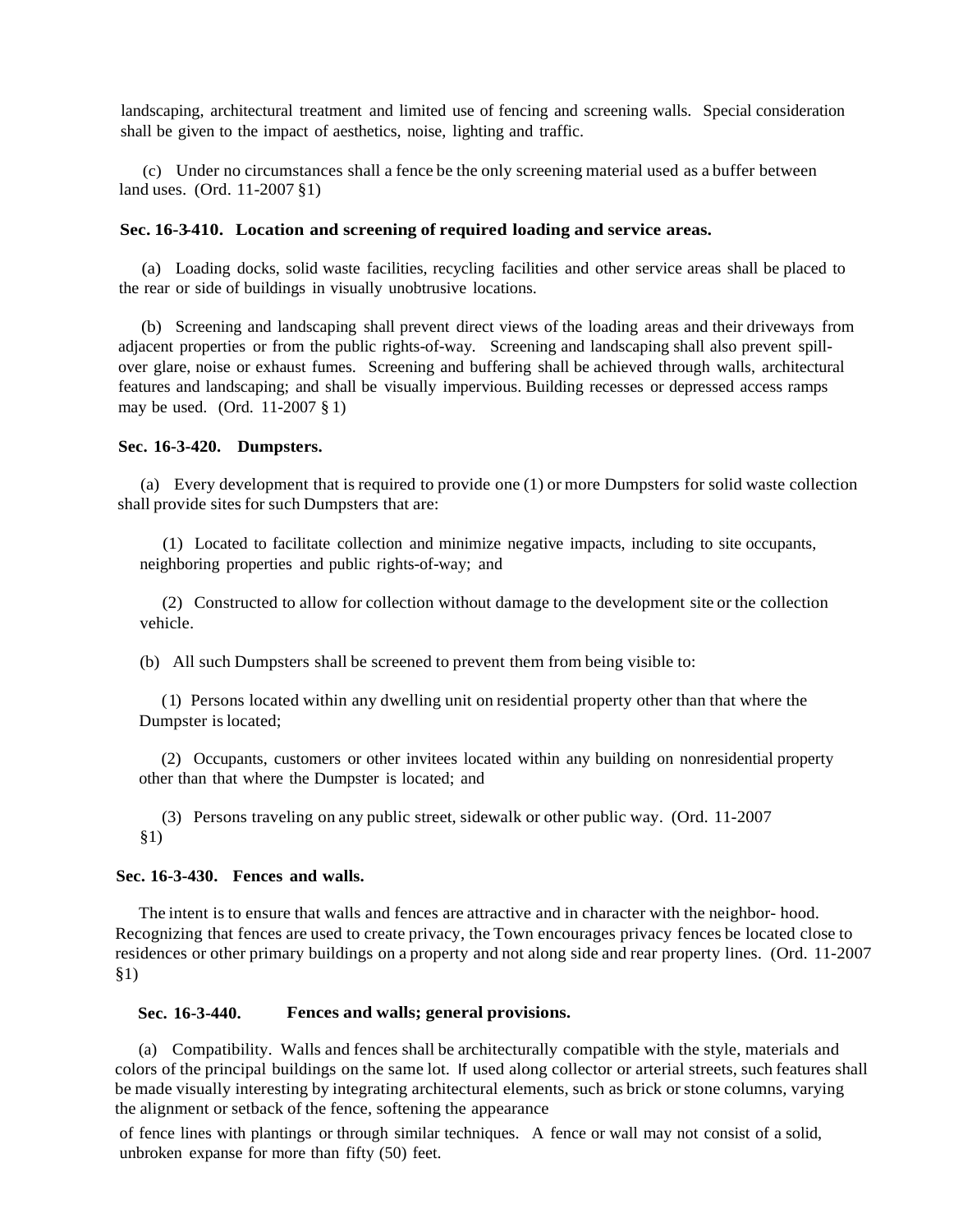#### (b) Materials.

(1) Stone walls, or brick walls with a stone or cast stone cap, treated wood fences, decorative metal, cast iron fences, stucco walls and stone piers are encouraged. Solid walls and fences are permitted only in rear and side yards. Retaining walls are permitted where required for landscaping or architectural purposes. Hedges may be used in the same manner and for the same purposes as a fence or wall.

(2) Fences used in front yards (being the yard area that the primary or front entrance of the primary building on the property is oriented towards) shall be at least fifty percent (50%) open. Allowable fences within front yards are split rail, wrought iron, picket or other standard residential fences of fences of similar material or nature approved by the Building Inspector.

(3) Other materials may be incorporated in fences and walls as may be approved by the Board of Trustees.

(c) Prohibited materials. Fencing, including concertina orrazor wire, are prohibited unless specifically allowed by the Board of Trustees. Barbed wire or electrically charged fences are only allowed in the Agricultural (A) or Rural Residential (RR) Districts. Electrically charged fences shall have signage at least every twenty-five (25) feet identifying such fencing as being electrically charged. Chain link fencing with or without slats shall not be used as a fencing mate- rial for screening purposes.

(d) Retaining walls. Retaining walls shall be designed to resist loads due to the lateral pressure of retained material in accordance with accepted engineering practice and shall not be unsightly or detrimental to abutting property.

(e) Height limitations. Fences or walls shall be:

(1) ) No more than forty-two (42) inches high between the front building line and the front property line. Such walls shall not be solid except for retaining walls. For comer lots, front yard fence regulations shall apply to both street sides of the lot.

(2) No more than forty-two (42) inches high if located on a side yard line in the front yard, except if approved by the Board of Trustees and required for unique security purposes. Such fences and walls shall not be solid, except for retaining walls.

(3) No more than thirty (30) inches high when located within the site distance triangle, and fences or walls within this site distance triangle shall not be solid. In the Industrial (I) Zone District, chain link fence is permitted so long asthe height of the fence is not higher than six (6) feet, the fence is not used for screening and the fencing does not obstruct visibility at any intersection.

(4) No more than six (6) feet high for an opaque privacy fence located on a rear property line or on a side yard line in the rear yard.

(5) Fences around a recreation court (e.g., tennis, squash racket, squash tennis or badminton) or around apublicly owned recreation area may exceed six (6) feet in height ifthe fence isatleast fifty percent (500o) open.

(f) Maintenance. Dilapidated,unsightlyordangerousfencesshallberemovedorrepaired when removal is ordered by the Code Enforcement Officer. Hedges shall be maintained in a healthy condition, trimmed and pruned as appropriate fortheplant type. Dead plant material in hedgesshall be removed or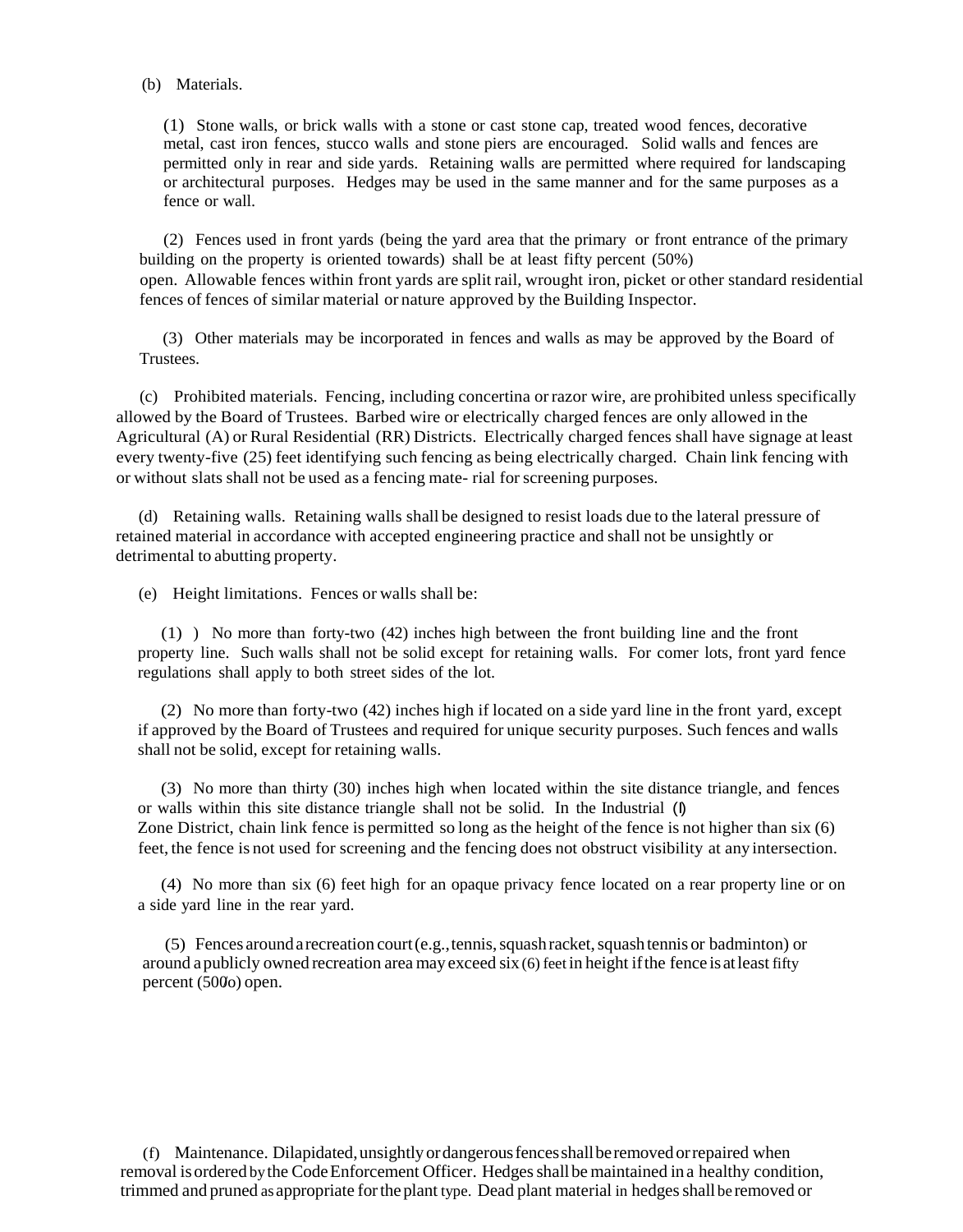replaced as appropriate when soordered bytheCodeEnforcement Officer. Hedges shall not encroach upon sidewalks or street rights-of-way. (Ord. 11-2007 §1)

Sec. 16--3-450. Site lighting.

All site lighting for industrial and commercial uses shall conform to the following standards and minimum and maximum lighting levels for outdoor facilities used at night:

(1) Lighting levels.

| Parking<br>areas/pedestrian<br>walkways                                                  | <b>Brandles</b> | 10                                                      |  |
|------------------------------------------------------------------------------------------|-----------------|---------------------------------------------------------|--|
| Loading docks                                                                            |                 | 20                                                      |  |
| Under-canopy fueling<br>area                                                             | 20              |                                                         |  |
| Offsite {20ft. beyond<br>property line on<br>residential area or<br>public right-of-way) |                 | $0.1$ (as a<br>direct result<br>of on-site<br>lighting) |  |

(2) Site plan. A lighting plan indicating location and type of all outdoor light sources and indicating lighting levels achieved at all points on the site shall be submitted with the application for any land use change requiring review by the Planning Commission. For projectsnot.requiringPlanningCommission review,thelightingplan shallbesubmittedatthe time of building permit application.

(3) Design standards. The lightingplanshallmeetthefollowing design standards:

a. Site lighting that may be confused with warning, emergency or traffic signals is prohibited.

b. Light sources shall be concealed and fully shielded and shall feature sharp cut-off capability minimizing up-light, spill-light, glare and diffusion. Under-canopy fueling areas shall feature flushmount, flat lens light fixtures. (Ord 11-2007 §1)

#### **Sec. 16--3-460. Commercial and Industrial architecture.**

(a) Elevation and site plans. A Site Plan application as required by Chapter 17. Article 5. of this Code, including front, back and side dimensioned elevation drawings shall be submitted with any application for a land use change requiring review by the Planning Commission. For projects not requiring Planning Commission review, a site plan and elevations shall be submitted at the time of filing any building permit application. The site plan shall show the size and location of any existing or proposed buildings, the location of the lot in relation to abuttingstreets and other details such as parking areas.access points, landscaped areas., building areas, setbacks from lot lines. building heights, floorareas.densities. utility locations and easements. Elevations shall indicate materials t be installed on all building surfaces. (Ord. 2-2013§1)

(b) Building from. Thedesign of all buildingsshall employ textured surfaces, projections, recesses, shadow lines, colors, window patterns, overhangs, reveals, changes in parapetheights and similar architectural features to avoid monolithic shapes and surfaces and to emphasize building entries. Designs shall not contain unbroken flat walls of greater than fifty (50) feet in length. Buildings having single walls exceeding fifty  $(50)$  feet in length shall incorporate one  $(1)$  or more of the following at a minimum of every fifty  $(50)$  feet: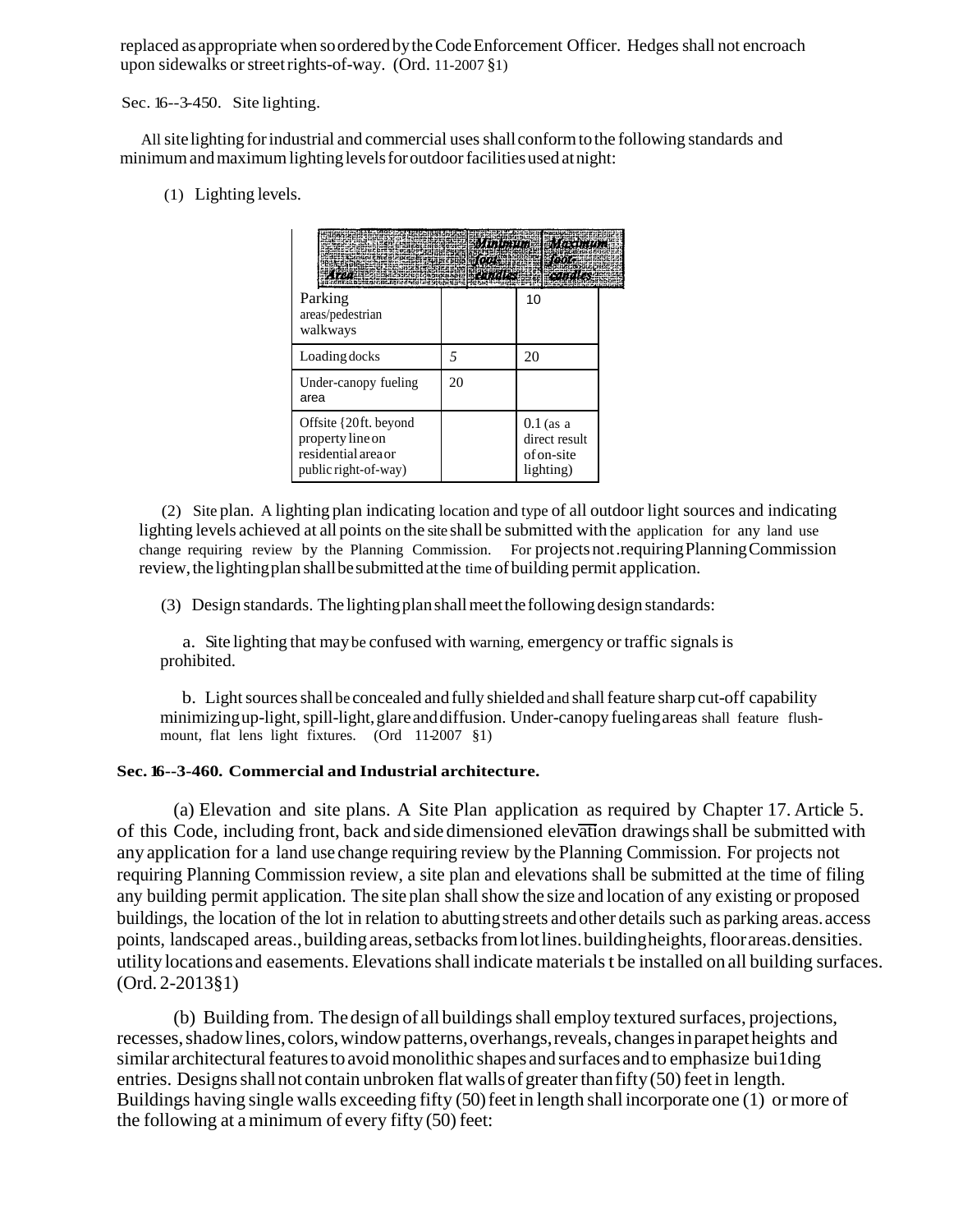- (1) Changes in color, graphical patterning, texture or material;
- (2) Projections, recesses and reveals;
- (3) Windows and fenestration;
- (4) Arcades and pergolas;
- (5) Towers;
- (6) Gable projections;
- (7) Horizontal/vertical breaks; or

(8) Other similar techniques.

(c) Facade treatment. The architectural treatment ofthe frontfacade shall be continued, in its major features, around all visibly exposed sides of a building.

(d) Screening. All air-conditioningunits,HVACsystems,exhaust pipes orstacks, elevator housingand satellitedishesandothertelecommunicationsreceiving devices shallbe thoroughly screened fromview fromthepublic right-of-way and fromadjacent properties by usingwalls, fencing,roof elements and landscaping. In addition, all trash facilities, loading and parking areas shallbeproperly screened.

(e) Architectural details. Allmaterials, colors and architectural details used on the exterior of a building shall be compatible with the building'sstyle and withother nearby buildings.

(f) Newbuildings andexteriormodifications ofexistingbuildings onCleveland Avenue within the C-2 Downtown Commercial District shall comply with the ClevelandAvenueArchi- tectural Guidelines contained inAppendix A to the ordinance codified herein, a copy ofwhich is on file at the Town Clerk's office. (Ord. l l-2007 §1)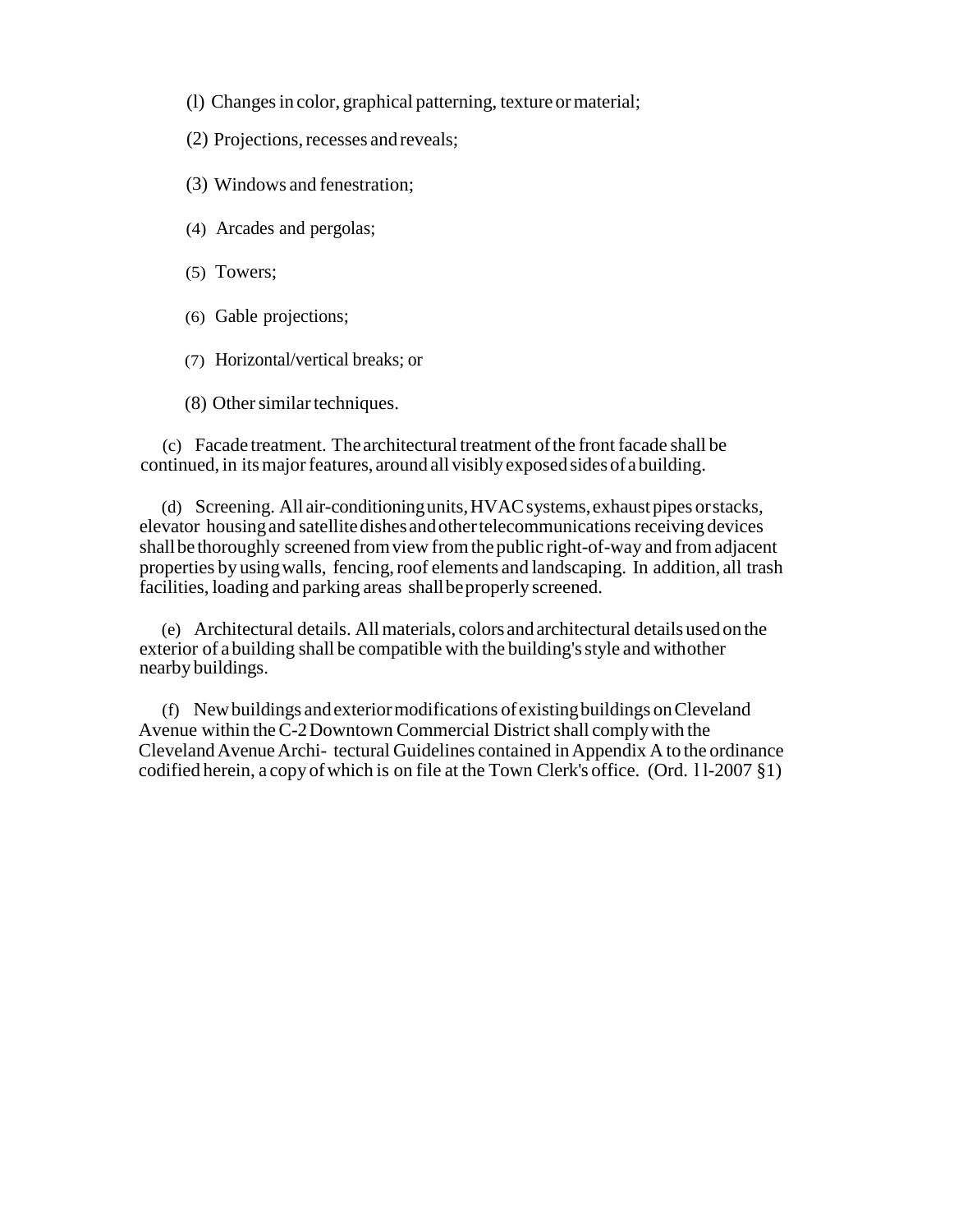(12) Step 12: Record minor subdivision plat. One (1) original Mylar of the minor subdivision plat shall be recorded by the Town Administrator/Clerk in the office of the Larimer County Clerk and Recorder. The recording fee shall be paid by the developer. (Ord. 11-2007 §1)

#### **Sec. 17-4-30. Review criteria.**

The Town shall use the following criteria to evaluate an applicant's request for a minor subdivision: the minor subdivision plat is in compliance with the Land Use Code and the Comprehensive Plan. (Ord. 11-2007 §1)

#### **ARTICLE 5**

#### **Site Plan**

#### **Sec. 17-5-10. Purpose.**

The site plan shall be submitted in order to apply for a building permit for all permitted principle uses of multi-family, commercial and industrial developments. The site plan shows how the lot will be developed so that the Town can make sure that the site design will be in compliance with all Town regulations. When a development requires approval as a conditional use, the site plan approval process shall be processed concurrently with the conditional use application. (Ord. 11-2007 §1)

#### **Sec. 17-5-20. Process.**

(a) Step 1: Submit site plan application.

(1) Land use application form.

(2) Traffic study or waiver request. In accordance with the Standard Design Criteria and Standard Construction Requirements.

(3) Application fee and fee agreement.

(4) Site plan map. The site plan map shall be a minimum of eighteen (18) inches by twenty-four (24) inches and shall provide the following information:

a. Title of project.

b. North arrow, scale (no greater than 1"=50') and date of preparation.

c. Vicinity map.

d. Address of project.

e. Legal description of property.

f. Name, address and phone number of property owner.

g. Name, address and phone number of person or firm responsible for plan.

h. Lot size (square footage).

i. Bearings and distances of all lot lines.

j. Existing and proposed easements and rights-of-way.

k. Existing and proposed paved areas and sidewalks on the site and in the adjacent rights-of-way, all dimensioned, showing how pedestrians will have access to the site and buildings.

l. Gathering areas for people.

m. Existing and proposed curb cuts on the site and in the adjacent rights-of-way (on both sides of perimeter streets), all dimensioned.

n. Existing and proposed two-foot contours.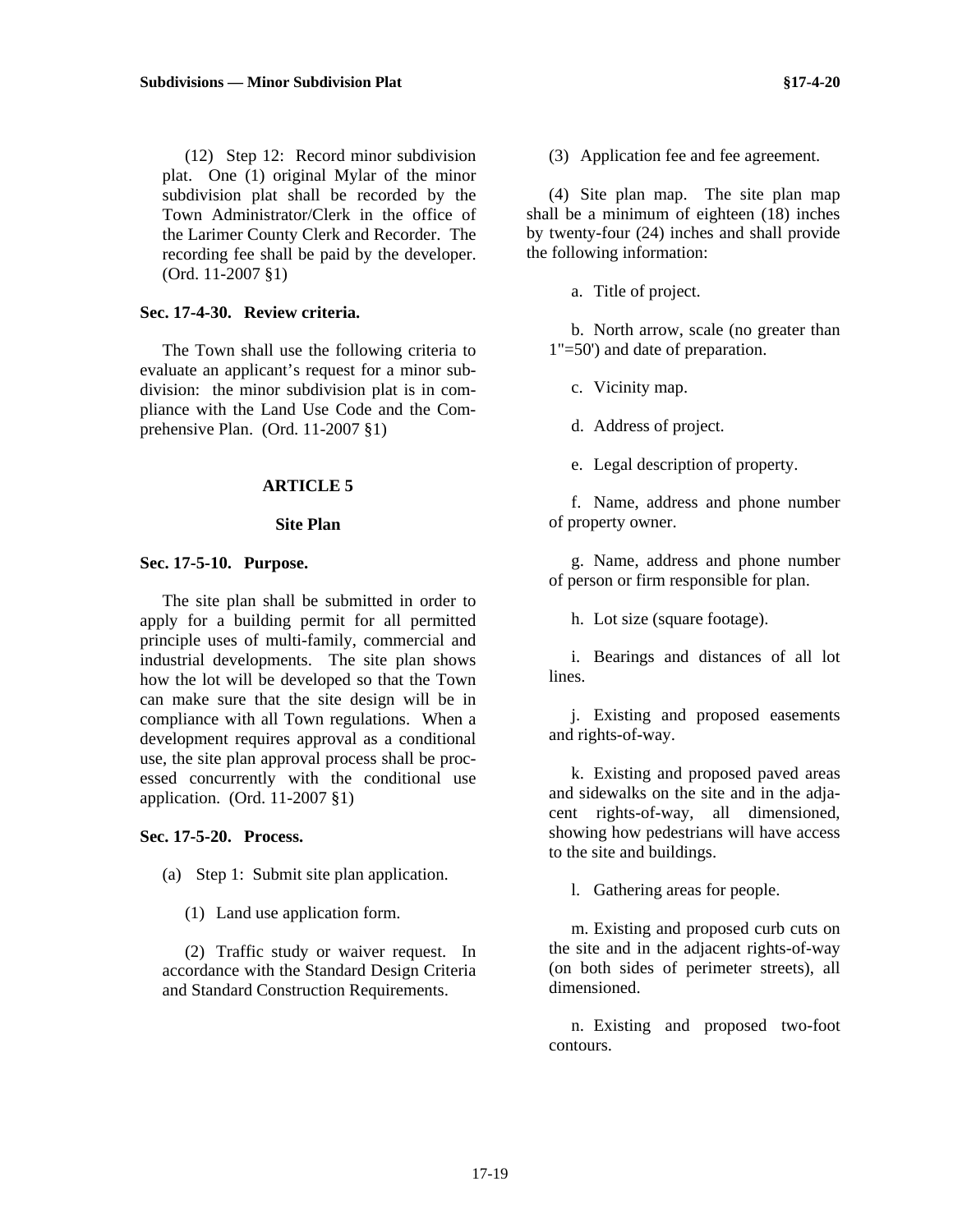o. Existing waterways on or adjacent to the site.

p. Finished floor elevations for all structures.

q. Footprint (including roof overhangs and eaves, decks, balconies, outside stairs and landings) of all proposed structures and their use with their dimensions and locations noted with respect to the property lines.

r. Existing structures and their use.

s. Square footage of the proposed buildings and the footprint of the proposed buildings.

t. Proposed structure height.

u. For commercial and industrial uses, the type of activity and number of employees.

v. For multi-family residential, the number of residential units and bedrooms per unit.

w. Location of proposed signs and lights.

x. Specifications for the signs and lights, including type, height and general conformance to the Code. For commercial and industrial uses, a photometric plan prepared by a qualified electrical or lighting engineer shall be submitted that depicts all lighting fixtures and the light spread (in foot-candles) of these fixtures across the site to all property boundaries.

y. Proposed traffic controls and striping for parking areas (all lanes, driveways and parking spaces must be dimensioned).

z. Trash disposal areas and enclosures including specifications for enclosures.

aa. Location and size of existing and proposed water and sewer service connections and tap sizes (including those for irrigation systems).

ab. Location and size of water and sewer lines to which the service connections will be or are made.

ac. Location and size of water meters.

ad. Location and size of backflowprevention devices.

ae. Indication of how and where perimeter drain will drain (if one exists).

af. Location of existing electrical lines and poles on or adjacent to the site.

ag. Location of proposed electrical service connection and meter location.

ah. Location of electric transformer.

ai. Location of all fire hydrants. If none exist on site, note distance and direction of the closest hydrant adjacent to the site within five hundred (500) feet.

aj. Location of detention/retention areas and storm sewer infrastructure with the required drainage easements.

ak. The distance from the proposed buildings or structures to adjacent lot lines, easements and adjacent structures.

al. A land use chart (table).

am. Certificate blocks for signatures of owner, surveyor, utility providers and Town approval, as applicable.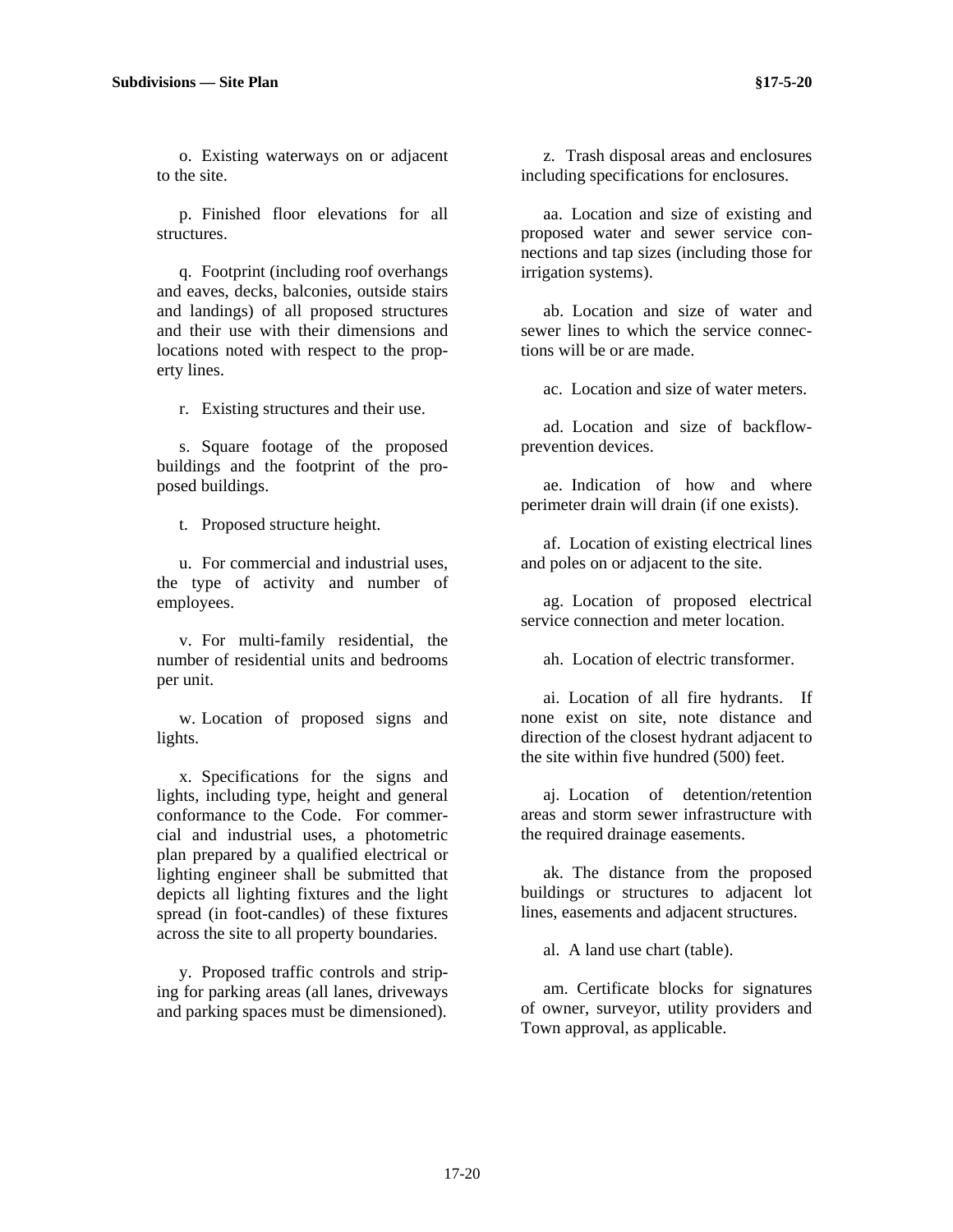(5) Community Design Principles And Development Standards description. Demonstrate in written or graphic form how the proposed structure is consistent with the Design and Development Standards found in Article 3 of this Chapter 16 of this Code.

(6) Final landscape plan.

(7) Exterior elevations of proposed structures/graphic visual aids. Provide complete building elevations, drawn to scale, with illustrations of all colors and identifying major materials to be used in the structures. In addition, Town staff may require building floor plans, sectional drawings, perspective drawings, models and/or computer visualizations when the impacts of a proposal warrant such information.

(b) Step 2: Application certification of completion. Within a reasonable period to time, Town staff shall either certify the application is complete and in compliance with all submittal requirements or reject it as incomplete and notify the applicant of any deficiencies. The applicant shall then correct any deficiencies in the application package, if necessary, and submit the required number of copies of the application to the Town Administrator/Clerk. The original application and all documents requiring a signature shall be signed in blue ink.

(c) Step 3: Staff reviews application and prepares comments. Staff will review the site plan map to ensure it is consistent with the site plan review criteria. Staff may consider comments received during the referral period in its review of the site plan. Following the review, staff will prepare a written report outlining any changes that the applicant must make before the site plan can be approved. This report will be forwarded to the applicant.

(d) Step 4: Applicant addresses staff comments. The applicant makes all necessary changes to the site plan and resubmits a revised copy to the Town.

(e) Step 5: Memorandum of Agreement for Public Improvements. Staff may require that the applicant execute a MOAPI to assure the construction of on-site and off-site improvements as a condition of approval of the site plan. Guarantees in the site plan agreement shall be secured by an irrevocable letter of credit in an amount determined appropriate by Town staff.

(f) Step 6: Planning Commission review and action. The site plan shall be presented to the Planning Commission for its review and action at the Planning Commission's next available regularly scheduled meeting. The Planning Commission may approve, conditionally approve or deny the site plan based on the site plan review criteria. Any action taken by the Planning Commission shall become final unless appealed. If the site plan is denied, the request or one that is substantially the same may not be heard by the Planning Commission for a period of one (1) year from the date of denial unless otherwise approved by the Board of Trustees. Any aggrieved party, who wishes to appeal the action shall file a written appeal stating the reasons why the Planning Commission action is incorrect. The applicant shall file the appeal with the Town Administrator/Clerk within seven (7) days of the meeting at which such action was taken.

(g) Step 7: Board of Trustees consideration of appeals. The Board of Trustees shall consider any appeal within forty-five (45) days of the close of the appeal period, except an appeal associated with a concurrent development application requiring Board of Trustees review or approval, which the Board of Trustees shall consider with final action on the concurrent development application. The Board of Trustees shall apply the site plan review criteria to either uphold, modify or reverse the Planning Commission's decision.

(h) Step 8: Submit and record site plan. Upon approval by the Planning Commission or by the Board of Trustees, the applicant shall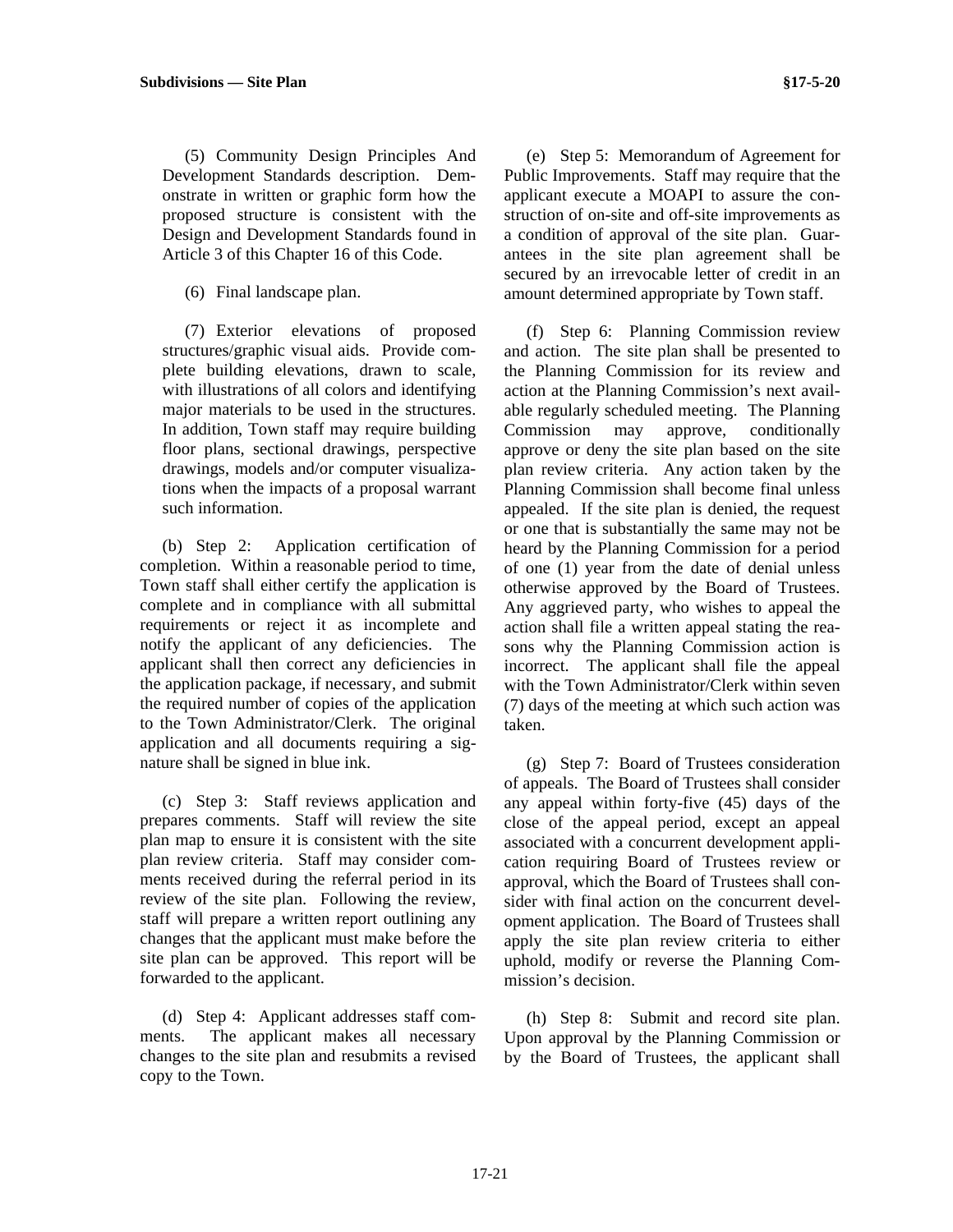have thirty (30) days to submit two (2) original Mylar drawings of the approved site plan to the Town Administrator/Clerk for recording, accompanied by the recording fees and all other costs billed by the Town relative to the site plan. Inaccurate, incomplete or poorly drawn plans shall be rejected. Within thirty (30) days of receipt of the site plan, the Town Administrator/Clerk shall submit the approved site plan to the Larimer County Clerk and Recorder's Office for recording.

(i) Step 9: Post-approval actions.

(1) Building permit. A building permit shall be issued only when a site plan has been approved. However, with the approval of the Town Administrator/Clerk, an applicant may submit a building permit application concurrent with the site plan application. Building permits shall not be issued for any development that is not in conformance with the approved site plan.

(2) Certificate of Occupancy. When building construction and site development are completed in accordance with the approved site plan and building permits, a Certificate of Occupancy may be issued.

(3) Phasing and expiration of approval. The site plan shall be effective for a period of three (3) years from the date of approval, unless stated otherwise in the written site plan approval. Building permits shall not be issued based on site plans that have an approval date more than three (3) years old. For multi-phased plans, building permits shall not be issued based on an approval date more than three (3) years from the date of Phase I approval. (Ord. 11-2007 §1)

#### **Sec. 17-5-30. Review criteria.**

The site plan must meet the following review criteria:

(1) All of the information required on a site plan is shown.

(2) The lot size and lot dimensions are consistent with what is shown on the approved final plat.

(3) No buildings or structures infringe on any easements.

(4) The proposed site grading is consistent with the requirements of \_\_\_\_\_ (insert reference to any applicable adopted storm drainage criteria or master drainage plans).

(5) The density and dimensions shown conform with Article 5 of Chapter 16 of this Code, Density and Dimensional Standards, or the approved PUD requirements.

(6) The applicable Design and Development Standards have been adequately addressed and the proposed improvements conform with Article 3 of Chapter 16 of this Code. (Ord. 11-2007 §1)

#### **Sec. 17-5-40. Amendments to approved site plans.**

(a) Minor variations in the location of structures, improvements or open space areas caused by engineering or other unforeseen difficulties may be reviewed and approved by the Town staff. Such changes shall not exceed ten percent (10%) of any measurable standard or modify the use, character or density of an approved site plan. All plans so modified shall be revised to show the authorized changes and shall become a part of the permanent records of the Town.

(b) Changes to approved site plans that exceed the ten-percent threshold, or other major modifications (such as changes in building size or footprint, relocation of access points, changes to required parking, etc.), shall be considered as a new site plan application. Such amendments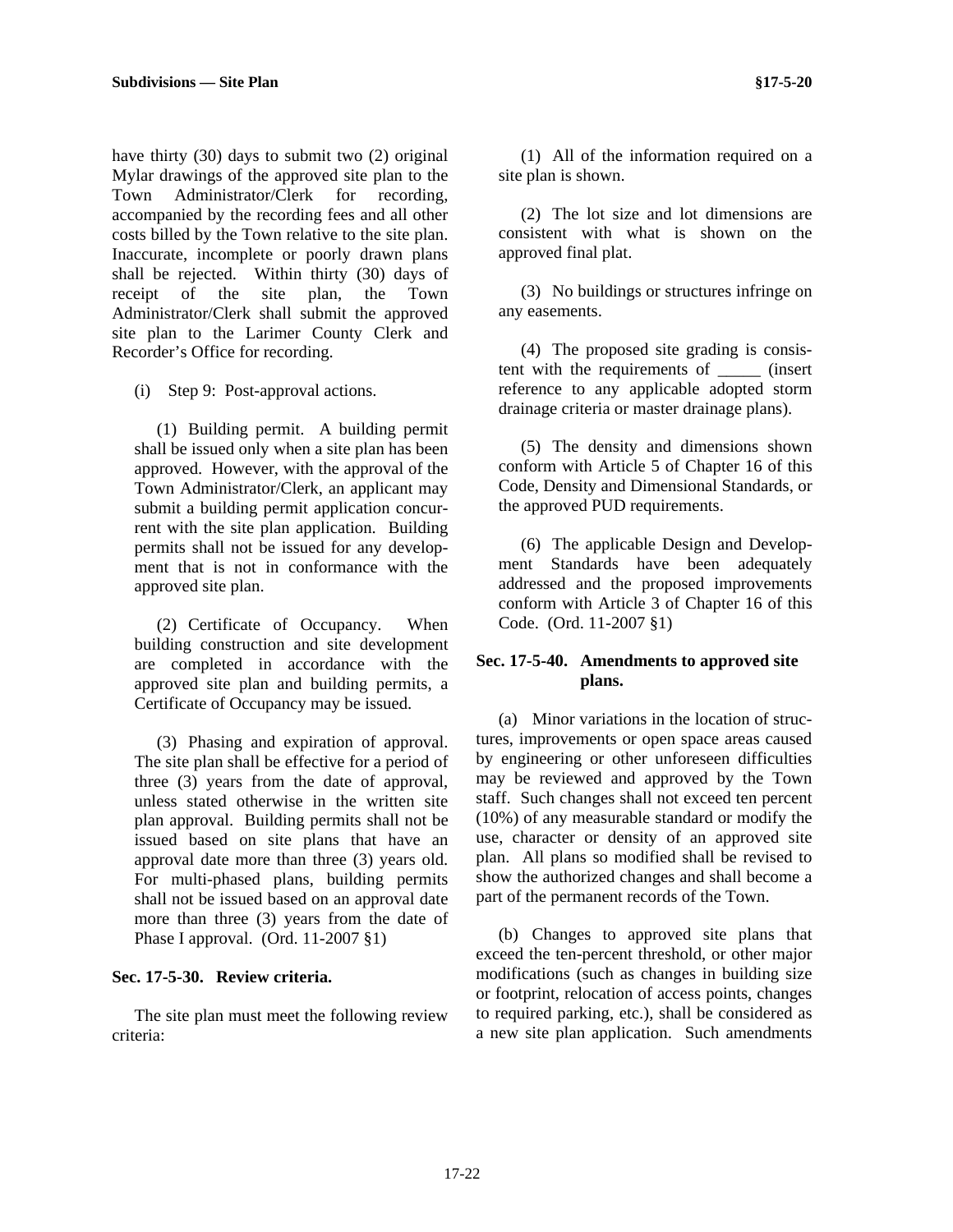shall require Planning Commission review and approval to become effective. A complete site plan application shall be prepared and submitted in compliance with the requirements set forth in this Section. (Ord. 11-2007 §1)

#### **ARTICLE 6**

#### **Plot Plan**

#### **Sec. 17-6-10. Purpose.**

The plot plan shall be submitted in order to apply for a building permit for any building or structure constructed on a single-family home or duplex lot. The plot plan shows where the proposed building or structure will be located on the lot so that the Town can make sure that the proposed location will be in compliance with all Town regulations. (Ord. 11-2007 §1)

#### **Sec. 17-6-20. Process.**

(a) Step 1: Submit plot plan application package.

(1) Building permit application.

(2) Plot plan map. The plot plan map shall be a minimum of eight and one-half  $(8\frac{1}{2})$  inches by eleven  $(11)$  inches and shall provide the following information:

a. Title of project.

b. North arrow, scale  $(1" = 20'$  or as approved by the Town) and date of preparation.

c. Name, address and phone number of property owner.

d. Lot number, block number and name of subdivision.

e. Lot size (square footage).

f. Bearings and distances of all lot lines.

g. Existing easements on the lot.

h. Footprint of the proposed building or structure, dimensioned.

i. Square footage of the proposed building and the footprint of the proposed building.

j. Distance from the proposed building or structure to all lot lines.

k. All existing buildings or structures on the lot.

l. Driveway.

m. Existing and/or proposed water and sewer service lines on the lot.

n. Elevations of:

1. The finished floor for the house and garage.

2. The ground ten (10) feet away from the house and garage.

3. The lot corners.

o. Height of all proposed buildings.

p. Street trees (right-of-way landscaping).

(3) Drainage information. Provide the Town with information regarding how the lot will drain, if requested by the Town Administrator/Clerk. Submit a copy of the subdivision master drainage plan for the area of the lot, if available.